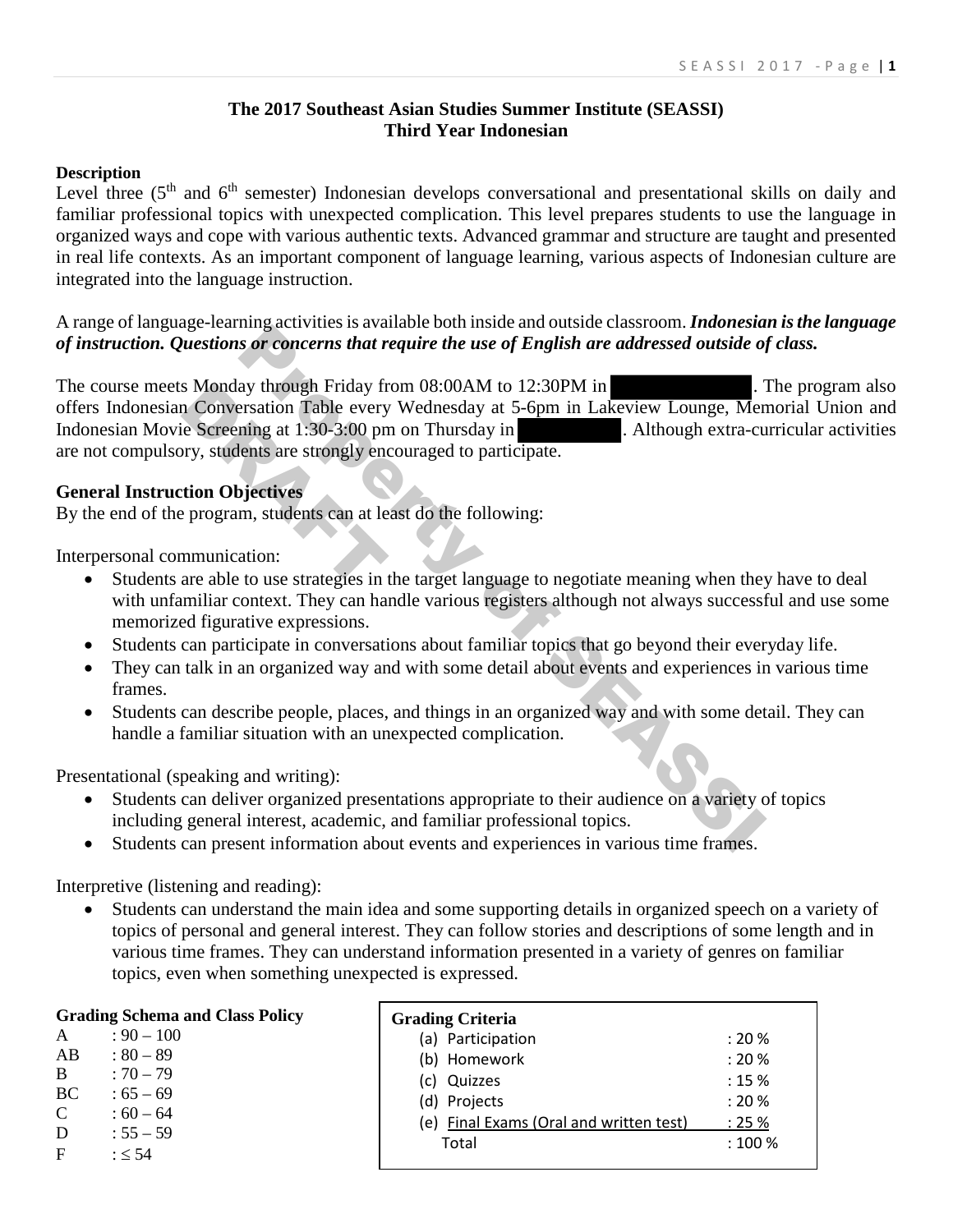Notes:

(a) Participation: contribution to class activities. Participation will be graded based on the following criteria:

- 4-5 well-prepared; engage to and participate fully in the classroom activities
- 2-3 present, but relatively passive
- 1 significantly late (30 minutes after the class begins) or considerably disturb the class
- 0 elective absence

(b) Homework should be submitted on the next day to the teacher who assigns it. A three-day late submission will not be graded.

(c) A short weekly quiz is given every Monday.

(d) There will be an individual project for the first semester and a group project for the second semester. Please see the academic calendar for the outline and due dates.

(e) The summer program is divided into two sessions/semesters. Each session has oral and written final exams. (f)The use of phones, laptops and other gadgets in the classroom is limited to instruction or learning purposes. (g) Students are **not allowed** to use any dictionary in class.

Notes: In case of emergency situation or illness, a student must notify the teacher or the coordinator. Otherwise, your absence will be considered an elective absence and affect your overall grade significantly. Except illness and emergency situation (e.g. accident, family emergency situation such as death or serious illness of the closest family member), all other absences are considered elective absence. What project to the intst senescer and a group project for the second is<br>ar for the outline and due dates.<br>The state is divided into two sessions/semesters. Each session has oral and writ<br>dotops and other gadgets in the c ones, laptops and other gadg<br>
not allowed to use any dicti<br>
i emergency situation or illn<br>
il be considered an elective<br>
ituation (e.g. accident, fami<br>
all other absences are consi<br>
e available at the University

# **Materials**

The textbooks are available at the University Book Store:

- *Indonesian Grammar in Context: Asyik Berbahasa Indonesia* Vol. 3

Supplementary material for the textbooks: www.indonesiantextbooks.wisc.edu

Listening lessons: [www.warungsinema.wisc.edu](http://www.warungsinema.wisc.edu/)

Reading lessons: [www.ayomembaca.wisc.edu](http://www.ayomembaca.wisc.edu/) – Level Three

Other authentic materials will be provided by the teachers when necessary.

# **Classroom Conduct**

Learning can be uncomfortable; embrace grappling with your thoughts. Communicate with me after class, during an appointment, in a written note, or over email when you feel uncomfortable or very strongly about an event or discussion relevant to class.

The classroom should be a comfortable environment that encourages the participation of everyone. With this goal in mind, we can agree and disagree about ideas views to our heart's content – that is the heart and soul of learning. We will not, however, tolerate personal attacks, or blatant sexist, racist, homophobic, or antagonistic language in the classroom. Do not insult each other or your instructor. Please respect one another's prior experiences and viewpoints.

# **Respect for Diversity**

It is my intention that a respect for diversity is maintained throughout the course content, activities, and with materials used. This includes respect for treatment of materials related to gender, sexuality, disability, age, socio-economic status, ethnicity, race, and culture. Feedback and suggestions are welcomed. I will make every effort to call you the name and pronoun by which you desire to be called. Please advise me of the pronoun you want me to use in class and if you want to be a called a gender-neutral pronoun.

# **Accessibility**

I am committed to providing assistance to help you be successful in this course. Please let me know if you need any special accommodations in the curriculum, instruction, or assessments of this course to enable you to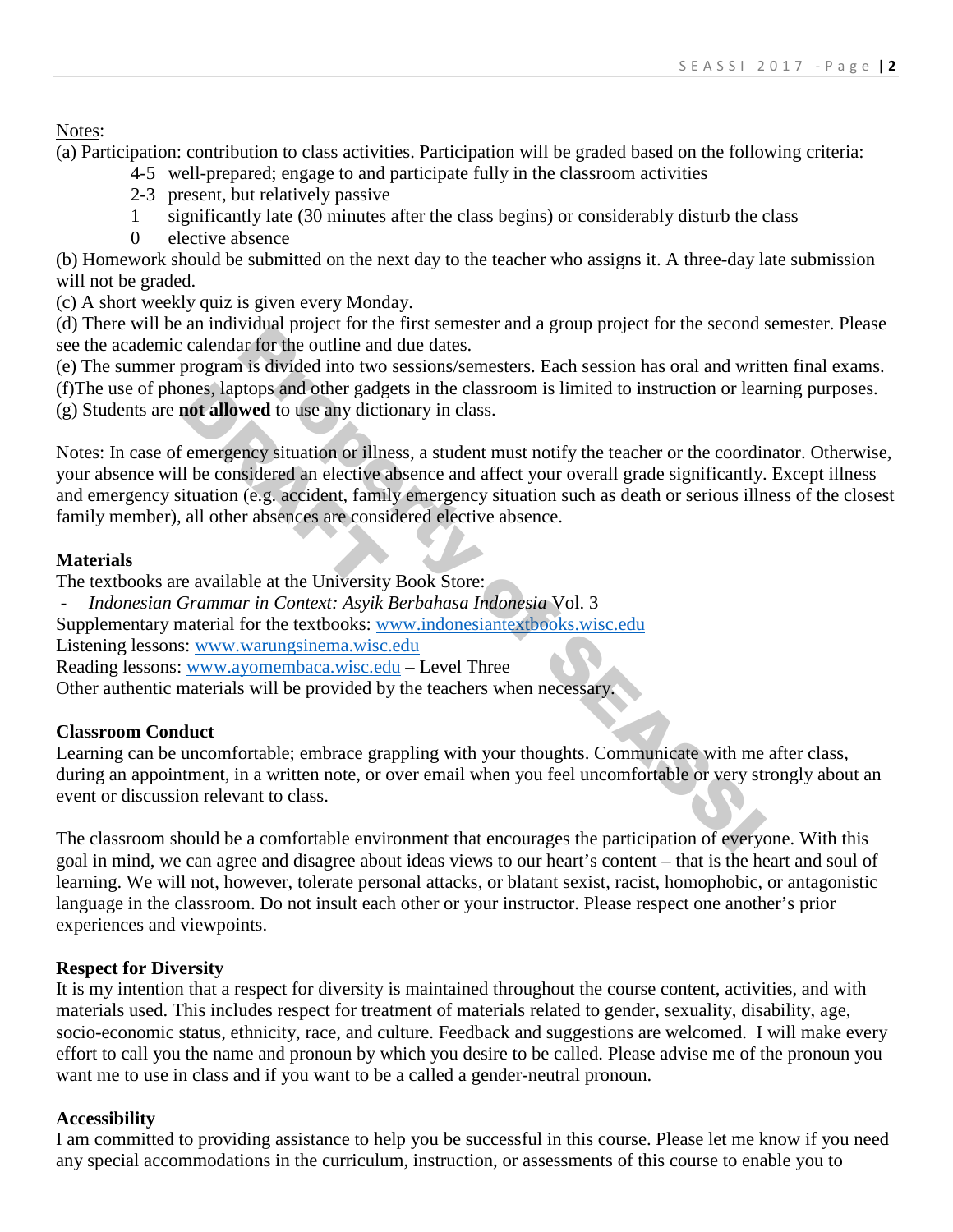participate fully. I will try to maintain the confidentiality of the information you share with me. Students with special needs are encouraged to contact the McBurney Disability Resource Center, 905 University Avenue (263-2741), for information concerning campus disability-related policies and services.

| <b>Teaching Faculty</b>                  |                                                                                                                                                                                  |
|------------------------------------------|----------------------------------------------------------------------------------------------------------------------------------------------------------------------------------|
| Amelia Joan Liwe (Coordinator)           |                                                                                                                                                                                  |
| Email:                                   |                                                                                                                                                                                  |
| Office hours: Tuesday, 2-4 pm            | or by appointment                                                                                                                                                                |
| Nona Kuniani Norris                      |                                                                                                                                                                                  |
| Email:                                   |                                                                                                                                                                                  |
| Office hours: Monday, 2-4 pm             | or by appointment                                                                                                                                                                |
| Ika Hutami                               |                                                                                                                                                                                  |
| Email:                                   |                                                                                                                                                                                  |
| Office hours: Wednesday, 2-4 pm          | or by appointment                                                                                                                                                                |
|                                          |                                                                                                                                                                                  |
| <b>Important Dates</b>                   |                                                                                                                                                                                  |
| Orientation and placement test.          | Monday, June 19, 2017                                                                                                                                                            |
| First day of instruction                 | Tuesday, June 20, 2017                                                                                                                                                           |
| Quizzes                                  | Monday, June 26, July 10, 24, 31, and August 7, 2017                                                                                                                             |
| Small Projects (due date)                | Friday, June 30, 2017 and July 7, 28, 2017 and August 4, 2017                                                                                                                    |
| Final exam $-1$ <sup>st</sup> term       | Friday, July 14, 2017                                                                                                                                                            |
| Final exam $-2nd$ term                   | Friday, August 11, 2017                                                                                                                                                          |
|                                          |                                                                                                                                                                                  |
| <b>References</b>                        |                                                                                                                                                                                  |
|                                          | American Council on the Teaching of Foreign Languages (ACTFL). NCSSFL-ACTFL Can-Do Statements.                                                                                   |
|                                          | Progress Indicators for Language Learners. www.actfl.org. accessed on May 16, 2016.                                                                                              |
| www.actfl.org. accessed on May 16, 2016. | American Council on the Teaching of Foreign Languages (ACTFL). Oral Proficiency Levels in the Workplace                                                                          |
|                                          | American Council on the Teaching of Foreign Languages (ACTFL). ACTFL Proficiency Guidelines 2012.<br>Alexandria, VA: ACTFL, Inc., 2012. www.actfl.org. accessed on May 16, 2016. |
|                                          | Partnership for 21 <sup>st</sup> Century Skills. 21 <sup>st</sup> Century Skills Map. www.P21.org. accessed on May 16, 2016.                                                     |
|                                          |                                                                                                                                                                                  |
|                                          |                                                                                                                                                                                  |
|                                          |                                                                                                                                                                                  |

## **5th Semester - Week 1: June 19-23, 2017 Topic: Self, Family and Neighborhood**

| Date          | Time     | <b>Topic</b>   | Competence                   | <b>Activities</b> /<br><b>Learning Method</b> | <b>Material</b> | <b>Teacher</b> |
|---------------|----------|----------------|------------------------------|-----------------------------------------------|-----------------|----------------|
|               |          |                |                              |                                               |                 |                |
| Monday        | $08:00-$ |                |                              | <b>SEASSI</b> Orientation                     |                 |                |
| June 19, 2017 | 10:00    |                |                              |                                               |                 |                |
|               | $10:30-$ |                |                              | Indonesian Orientation and Placement Test     |                 |                |
|               | 12:30    |                |                              |                                               |                 |                |
|               |          |                |                              |                                               |                 |                |
| Tuesday       | $08:30-$ | - Introduction | Students are able to:        | - Reading a dialog                            | - Syllabus      | Amelia         |
| June 20, 2017 | 10:00    | to the course  | - understand the objectives, | - Controlled                                  | - Asyik Vol. 3  |                |
|               |          | - Self and     | approach, and structure of   | exercises                                     | Lesson $1.1$    |                |
|               |          | family         | the class                    | - Language games                              |                 |                |
|               |          |                | - introduce self and others  | - Role play                                   |                 |                |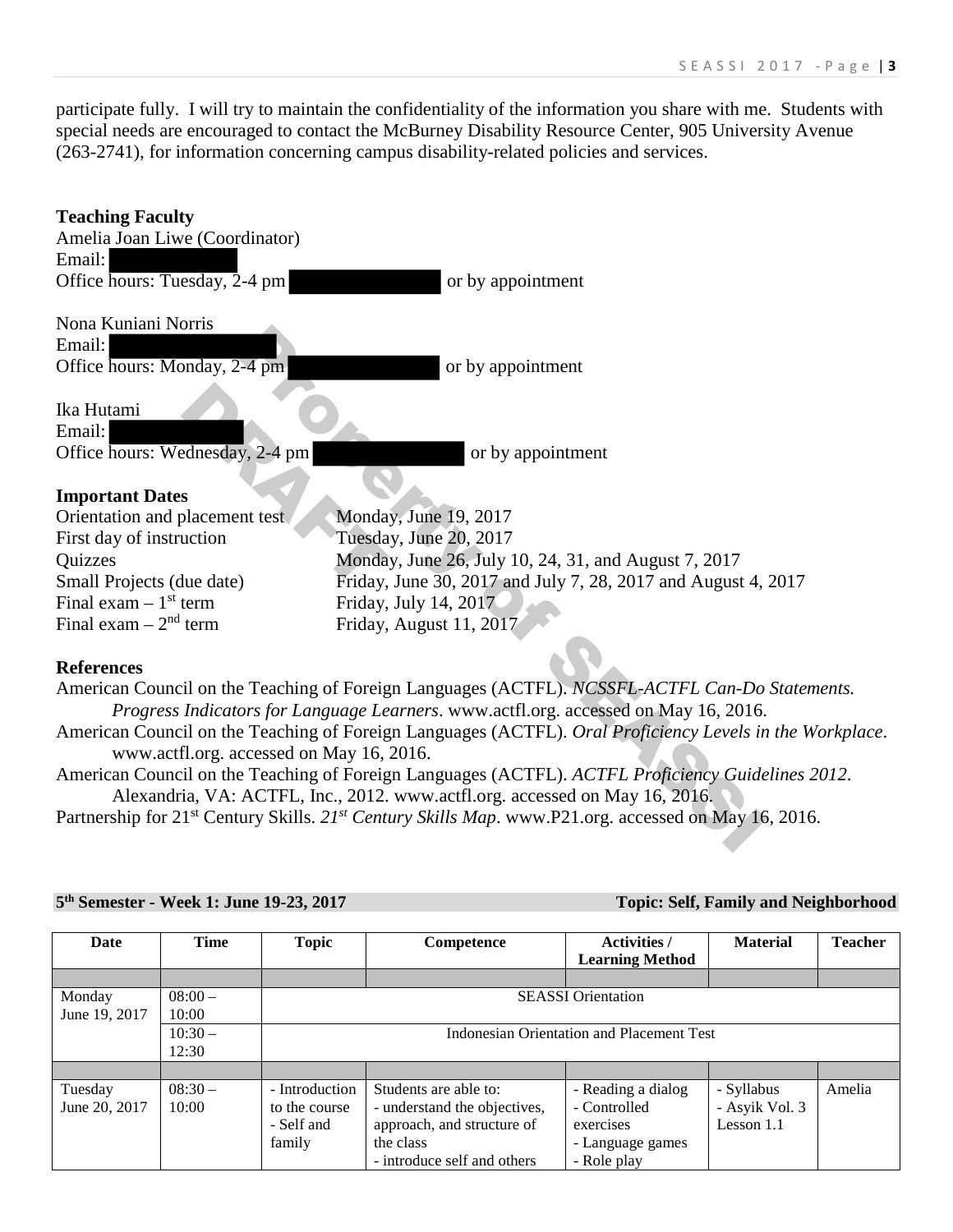| Homework:<br>Warung<br>Sinema:<br>"Kisah |                    |                       | - use nominalization of verbs<br>using -nya in the<br>conversation about self and<br>family                                                                                                                                                  |                                                                                    |                                                                              |        |
|------------------------------------------|--------------------|-----------------------|----------------------------------------------------------------------------------------------------------------------------------------------------------------------------------------------------------------------------------------------|------------------------------------------------------------------------------------|------------------------------------------------------------------------------|--------|
| Banguk"                                  | $10:00-$<br>10:30  | <b>Break</b>          |                                                                                                                                                                                                                                              |                                                                                    |                                                                              |        |
|                                          | $10:30-$<br>12:00  | Grammar in<br>context | Students are able to:<br>- use indefinite pronouns<br>formed from question word<br>plus saja to talk about old<br>friends<br>- use passive and active<br>forms to talk about friends<br>and activities                                       | - Reading a dialog<br>- Controlled<br>exercises<br>- Language games<br>- Role play | Asyik Vol. 3<br>Lesson $1.2 -$<br>1.4                                        | Amelia |
| Wednesday<br>June 21, 2017               | $08:30-$<br>10:00  | Biography             | Students are able to:<br>- tell the life story of Kisah<br>Banguk<br>- describe the village and<br>livelihood of Banguk<br>- describe the village in<br>"Desa Sijangkung"<br>- compare the village in<br>Kisah Banguk and Desa<br>Sijangkung | - Reading a dialog<br>- Controlled<br>exercises<br>- Language games<br>- Role play | Warung<br>Sinema<br>"Kisah<br>Banguk"<br>Ayo Membaca<br>"Desa<br>Sijangkung" | Amelia |
|                                          | $10:00 -$<br>10:30 | <b>Break</b>          |                                                                                                                                                                                                                                              |                                                                                    |                                                                              |        |
|                                          | $10:30-$<br>12:00  | Grammar in<br>context | Students are able to:<br>- use the yang relative<br>clause to talk about life plan<br>- use possessive noun phrase<br>to talk about life plan                                                                                                | - Reading a dialog<br>- Controlled<br>exercises<br>- Language games<br>- Role play | Asyik Vol. 3<br>Lesson 2.1 $&$<br>2.2                                        | Amelia |
|                                          |                    |                       |                                                                                                                                                                                                                                              |                                                                                    |                                                                              |        |
| Thursday<br>June 22, 2017<br>Homework:   | $08:30-$<br>10:00  | Biography             | Students are able to:<br>- apply reading skills such as<br>scanning and skimming<br>when they read Indonesian<br>authentic text<br>- re-tell the life story of<br>Rasinah                                                                    | - Reading a dialog<br>- Controlled<br>exercises<br>- Language games<br>- Role play | Artikel<br>"Rasinah"                                                         | Amelia |
| Warung<br>Sinema:                        | $10:00 -$<br>10:30 | <b>Break</b>          |                                                                                                                                                                                                                                              |                                                                                    |                                                                              |        |
| "Ayah Pergi<br>Bagian A"                 | $10:30-$<br>12:00  | Grammar in<br>context | Students are able to:<br>- use yang clause with<br>passive verb to talk about<br>life plan<br>- use yang clauses with<br>active and passive verbs to<br>talk about life plan                                                                 | - Reading a dialog<br>- Controlled<br>exercises<br>- Language games<br>- Role play | Asyik Vol. 3<br>Lesson $2.3 \&$<br>2.4                                       | Amelia |
| Friday                                   | $08:30-$           | Interview in          | Students are able to:                                                                                                                                                                                                                        | - Planning                                                                         | Handout                                                                      | Amelia |
| June 23, 2017                            | 10:00              | Indonesian            | - start, maintain, and close a<br>simple interview about self,<br>family, and place of living                                                                                                                                                | - Drafting<br>- Interview                                                          |                                                                              |        |
|                                          | $10:00 -$<br>10:30 | <b>Break</b>          |                                                                                                                                                                                                                                              |                                                                                    |                                                                              |        |
|                                          | $10:30-$<br>12:00  | Kelas Bersama         |                                                                                                                                                                                                                                              |                                                                                    |                                                                              |        |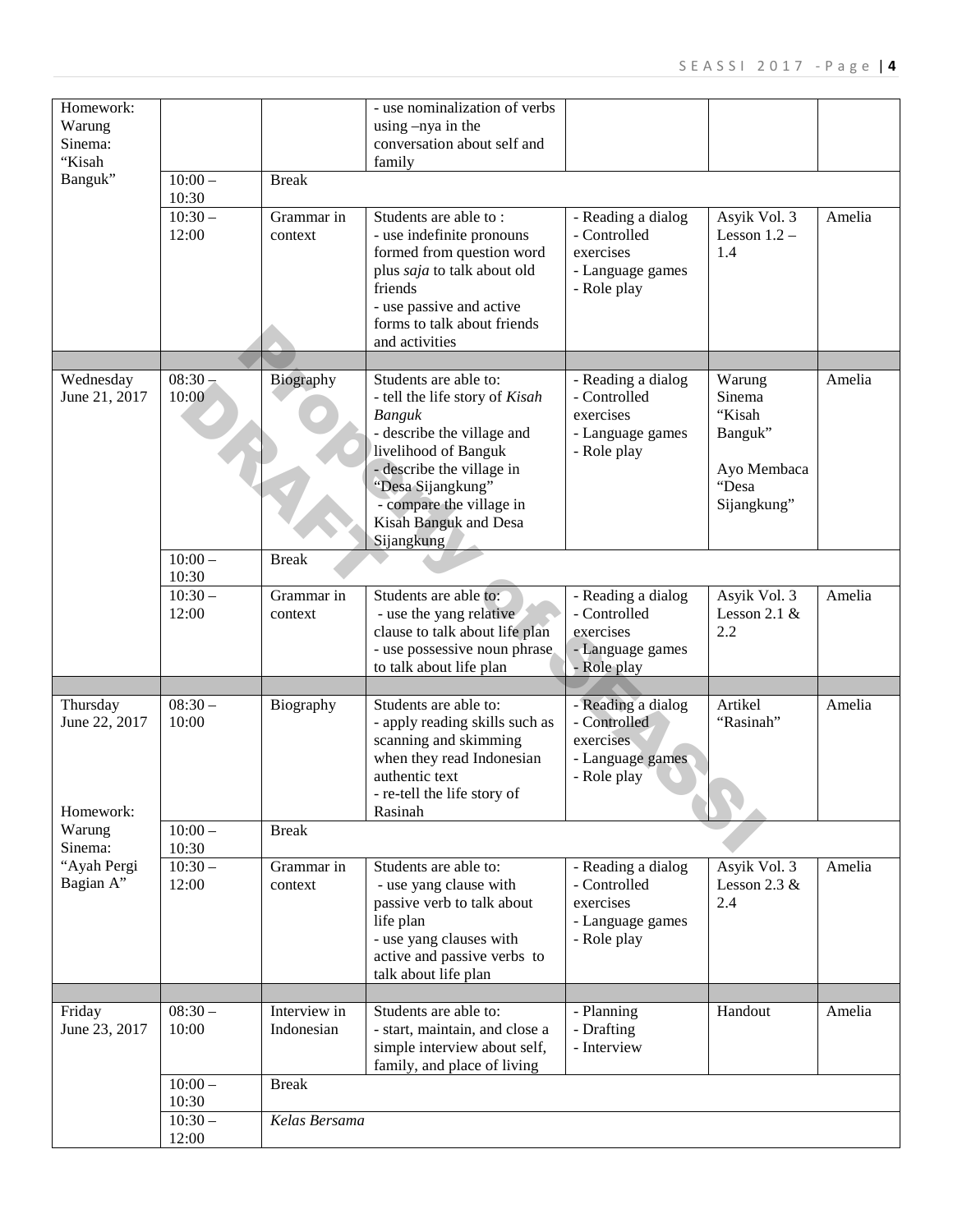# **5th Semester - Week 2: June 26 – 30, 2017 Topic: Religion and Belief**

| <b>Date</b>                                             | <b>Time</b>                | <b>Topic</b>                                    | Competence                                                                                                                                                                                                                                                    | <b>Activities / Learning</b>                                                    | <b>Material</b>                                                                      | <b>Teacher</b> |
|---------------------------------------------------------|----------------------------|-------------------------------------------------|---------------------------------------------------------------------------------------------------------------------------------------------------------------------------------------------------------------------------------------------------------------|---------------------------------------------------------------------------------|--------------------------------------------------------------------------------------|----------------|
|                                                         |                            |                                                 |                                                                                                                                                                                                                                                               | <b>Method</b>                                                                   |                                                                                      |                |
| Monday,<br>June 26, 2017                                | $08:00 - 10:00$            | Dinamika<br>keluarga                            | Students are able to:<br>- express opinion about<br>the video clip they<br>watched<br>- express opinion about<br>family dynamics in the<br>video clips                                                                                                        | - Reading a dialog<br>- Controlled exercises<br>- Language games<br>- Role play | Warung<br>Sinema: "Ayah<br>Pergi Bagian A<br>&B"                                     | Bu<br>Nona     |
|                                                         | $10:00 - 10:30$            | <b>Break</b>                                    |                                                                                                                                                                                                                                                               |                                                                                 |                                                                                      |                |
|                                                         | $10:30 - 12:00$            | Kerukunan<br>hidup<br>beragama                  | Students are able to apply<br>reading skills such as<br>scanning and skimming<br>when they read<br>Indonesian authentic text.                                                                                                                                 | - Reading a dialog<br>- Controlled exercises<br>- Language games<br>- Role play | "Merawat<br>Keindahan"                                                               | Bu<br>Nona     |
|                                                         |                            |                                                 |                                                                                                                                                                                                                                                               |                                                                                 |                                                                                      |                |
| Tuesday,<br>June 27, 2017                               | $08:00 - 10:00$            | Kerukunan<br>hidup<br>beragama                  | Students are able to<br>apply reading skills such<br>as scanning and<br>skimming when they read<br>Indonesian authentic text.                                                                                                                                 | - Reading a dialog<br>- Controlled exercises<br>- Language games<br>- Role play | "Merawat<br>Keindahan"                                                               | Bu<br>Nona     |
|                                                         | $10:00 - 10:30$            | <b>Break</b>                                    |                                                                                                                                                                                                                                                               |                                                                                 |                                                                                      |                |
| Homework:<br>Warung<br>Sinema:<br>"Konflik<br>Pasangan" | $10:30 - 12:00$            | Pengalaman<br>Ramadhan<br>di Amerika<br>Serikat | Students are able to:<br>- apply reading skills<br>such as scanning and<br>skimming when they read<br>Indonesian authentic text.<br>- understand and use<br>proverb "lain ladang lain<br>belalang" dan "di mana<br>bumi di pijak di situ<br>langit dijunjung" | - Reading a dialog<br>- Controlled exercises<br>- Language games<br>- Role play | "Warna- Warni<br>Pengalaman<br>Ramadhan dan<br>Idul Fitri di<br>Negeri Paman<br>Sam" | Bu<br>Nona     |
|                                                         |                            |                                                 |                                                                                                                                                                                                                                                               |                                                                                 |                                                                                      |                |
| Wednesday,<br>June 28, 2017                             | $08:00 - 10:00$            | Konflik<br>Pasangan                             | Students are able to:<br>- re-tell the video clip<br>they watched<br>use Indonesian<br>informal phrases to argue                                                                                                                                              | - Reading a dialog<br>- Controlled exercises<br>- Language games<br>- Role play | Warung<br>Sinema                                                                     | Bu<br>Nona     |
|                                                         | $10:00 - 10:30$            | <b>Break</b>                                    |                                                                                                                                                                                                                                                               |                                                                                 |                                                                                      |                |
|                                                         | $\overline{10:}30 - 12:00$ | Debate                                          | Students are able to apply<br>reading skills such as<br>scanning and skimming<br>when they read<br>Indonesian authentic text.                                                                                                                                 | - Reading a dialog<br>- Controlled exercises<br>- Language games<br>- Role play | "Agama Gajah<br>Mada dan<br>Majapahit"                                               | Bu<br>Nona     |
| Thursday,                                               | $08:00 - 10:00$            | Debate                                          | Students are able to apply                                                                                                                                                                                                                                    | - Reading a dialog                                                              | "Agama Gajah                                                                         | Bu             |
| June 29, 2017                                           |                            |                                                 | reading skills such as<br>scanning and skimming<br>when they read<br>Indonesian authentic text.                                                                                                                                                               | - Controlled exercises<br>- Language games<br>- Role play                       | Mada dan<br>Majapahit"                                                               | Nona           |
|                                                         | $10:00 - 10:30$            | <b>Break</b>                                    |                                                                                                                                                                                                                                                               |                                                                                 |                                                                                      |                |
|                                                         | $\overline{10:}30 - 12:00$ | Grammar in<br>context                           | Students are able to apply<br>selected grammar points                                                                                                                                                                                                         | - Reading a dialog<br>- Controlled exercises<br>- Language games                | Authentic texts<br>Asyik Vol. 3                                                      | Bu<br>Nona     |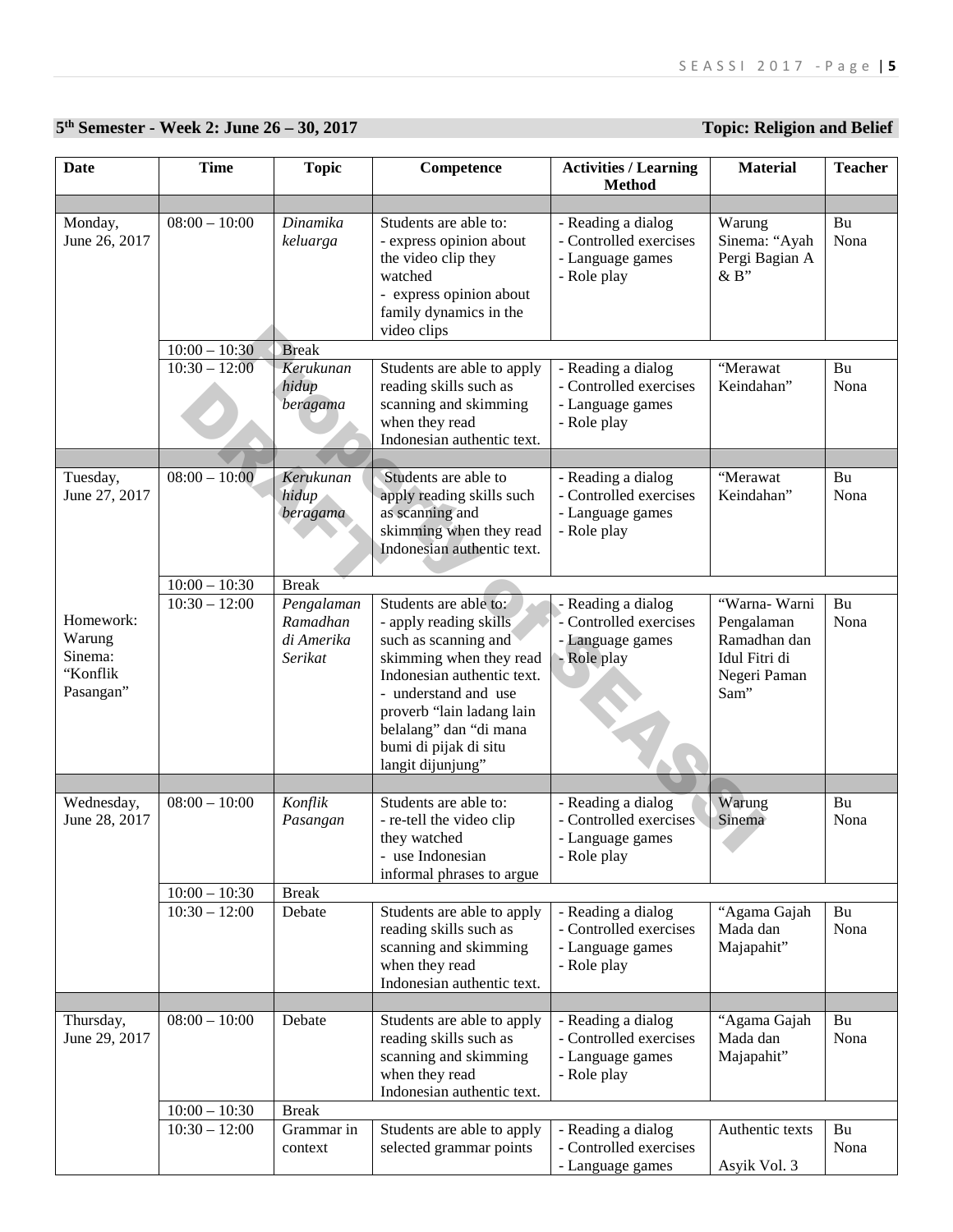|               |                 |              | from the authentic text to<br>a conversation. | - Role play |               |      |
|---------------|-----------------|--------------|-----------------------------------------------|-------------|---------------|------|
|               |                 |              |                                               |             |               |      |
| Friday,       | $08:00 - 10:00$ | Project 1:   | Students are able to apply                    |             | Handouts      | Bu   |
| June 30, 2017 |                 | Interview    | interviewing skills                           |             |               | Nona |
|               | $10:00 - 10:30$ | <b>Break</b> |                                               |             |               |      |
|               | $10:30 - 12:00$ | Perayaan     |                                               |             | Kelas Bersama | All  |
|               |                 | Idul Fitri   |                                               |             |               |      |

# **5th Semester - Week 3: July 3 - 7, 2017 Topic:** *Lingkungan Hidup*

| <b>Date</b>                | <b>Time</b>     | Topic                                                                                                         | Competence                                                                                                                                                                                                                                                                                                                                                                            | <b>Activities /</b>                                                                         | <b>Material</b>                                                                           | <b>Teacher</b> |
|----------------------------|-----------------|---------------------------------------------------------------------------------------------------------------|---------------------------------------------------------------------------------------------------------------------------------------------------------------------------------------------------------------------------------------------------------------------------------------------------------------------------------------------------------------------------------------|---------------------------------------------------------------------------------------------|-------------------------------------------------------------------------------------------|----------------|
|                            |                 |                                                                                                               |                                                                                                                                                                                                                                                                                                                                                                                       | <b>Learning</b><br><b>Method</b>                                                            |                                                                                           |                |
|                            |                 |                                                                                                               |                                                                                                                                                                                                                                                                                                                                                                                       |                                                                                             |                                                                                           |                |
| Monday,<br>July 3, 2017    | $08:00 - 10:00$ | Climbing a<br>mountain<br>Proverb:<br>Hujan emas<br>di negeri<br>orang, hujan<br>batu di<br>negeri<br>sendiri | Students are able to apply<br>reading skills such as<br>scanning and skimming<br>when they read Indonesian<br>authentic text.<br>Students are able to re-tell<br>the story in the article.<br>Students are able to tell<br>their experience of nature.<br>Students are able to<br>understand and use the<br>proverb "hujan emas di<br>negeri orang, hujan batu di<br>negeri sendiri." | - Reading a text<br>- Controlled<br>exercises<br>- Interactive<br>activities<br>- Role play | Reading:<br>"Merah Putih<br>Berkibar di<br>Kilimanjaro"<br>(see $A$ <i>yo</i><br>Membaca) | Bu Ika         |
|                            | $10:00 - 10:30$ | <b>Break</b>                                                                                                  |                                                                                                                                                                                                                                                                                                                                                                                       |                                                                                             |                                                                                           |                |
|                            | $10:30 - 12:30$ | Ter-                                                                                                          | Students are able to<br>identify, explain, and use<br>several functions of "ter-."                                                                                                                                                                                                                                                                                                    | - Reading a dialog<br>- Controlled<br>exercises<br>- Language games<br>- Role play          | Asyik Vol. 3:<br>Form and<br>function<br>" $ter$ "                                        | Bu Ika         |
| Tuesday,<br>July 4, 2017   |                 |                                                                                                               | Happy 4 <sup>th</sup> of July!!                                                                                                                                                                                                                                                                                                                                                       |                                                                                             |                                                                                           |                |
|                            |                 |                                                                                                               |                                                                                                                                                                                                                                                                                                                                                                                       |                                                                                             |                                                                                           |                |
| Wednesday,<br>July 5, 2017 | $08:00 - 10:00$ | Relawan<br>Lingkungan<br>Hidup                                                                                | Students are able to apply<br>reading skills such as<br>scanning and skimming<br>when they read Indonesian<br>authentic text.                                                                                                                                                                                                                                                         | - Reading a text<br>- Controlled<br>exercises<br>- Interactive<br>activities<br>Role play   | Reading:<br>"Pak Sariban<br>Membangun<br>Lingkungan"<br>(see $A$ <i>yo</i><br>Membaca)    | Bu Ika         |
|                            | $10:00 - 10:30$ | <b>Break</b>                                                                                                  |                                                                                                                                                                                                                                                                                                                                                                                       |                                                                                             |                                                                                           |                |
|                            | $10:30 - 12:30$ | Ke-an<br>Proverb: Di<br>mana bumi<br>dipijak, di                                                              | Students are able to<br>identify, explain, and use<br>"ke-an."<br>Students are able to<br>understand and use the                                                                                                                                                                                                                                                                      | - Reading a text<br>- Controlled<br>exercises<br>- Interactive<br>activities<br>- Role play | Asyik Vol. 3:<br>Form and<br>function<br>"ke-an"                                          | Bu Ika         |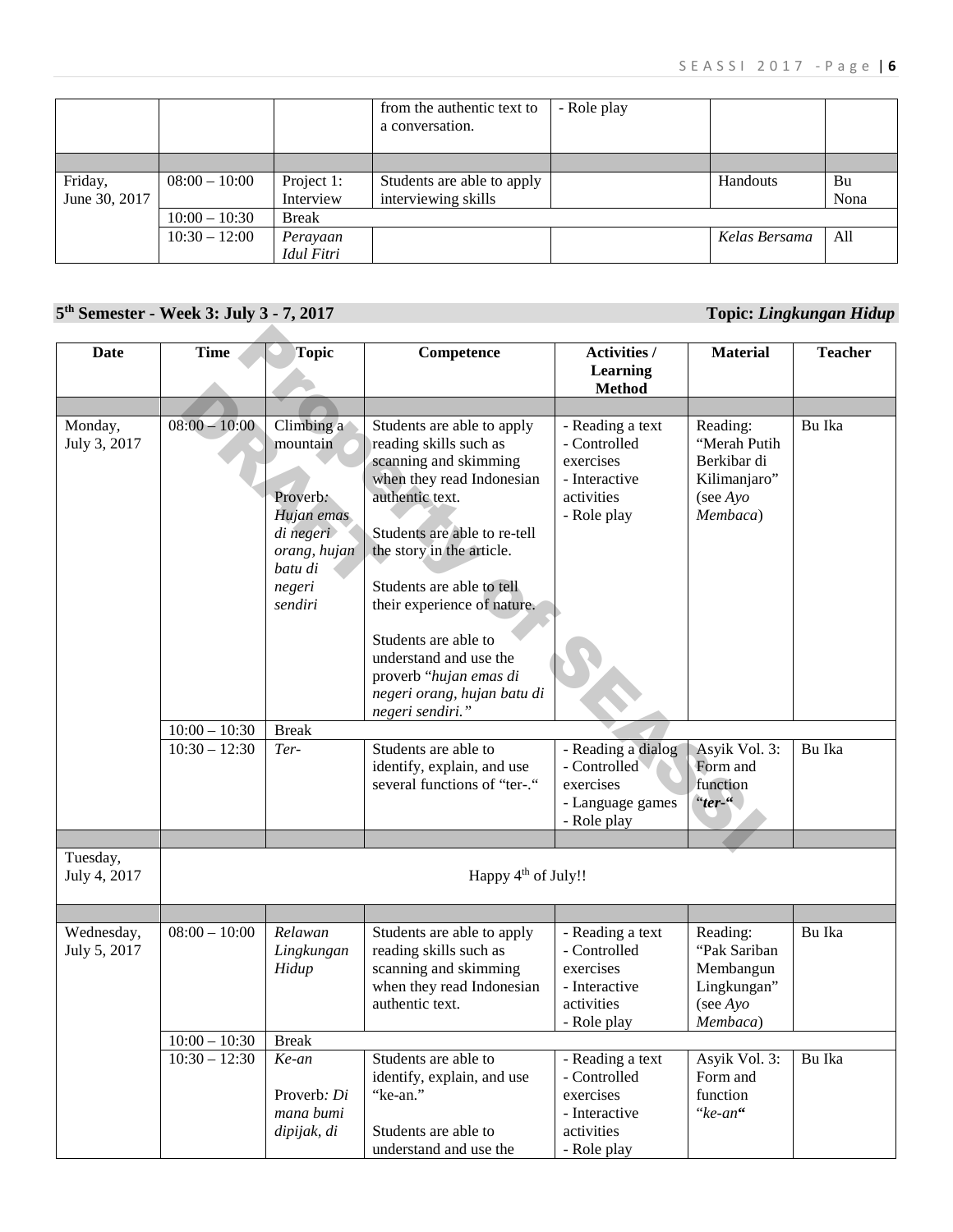|                           |                                    | situ langit<br>dijunjung                                                               | proverb "di mana bumi<br>dipijak, di situ langit<br>dijunjung."                                                                                                                                                                                                                                                             |                                                                                                                                                                                                                                                                                                                                                                                                                                          |                                                                          |                           |
|---------------------------|------------------------------------|----------------------------------------------------------------------------------------|-----------------------------------------------------------------------------------------------------------------------------------------------------------------------------------------------------------------------------------------------------------------------------------------------------------------------------|------------------------------------------------------------------------------------------------------------------------------------------------------------------------------------------------------------------------------------------------------------------------------------------------------------------------------------------------------------------------------------------------------------------------------------------|--------------------------------------------------------------------------|---------------------------|
| Thursday,<br>July 6, 2017 | $08:00 - 10:00$                    | Number<br>(advanced)<br>Proverb:<br>berat sama<br>dipikul,<br>ringan sama<br>dijinjing | Students are able to apply<br>reading skills such as<br>scanning and skimming<br>when they read Indonesian<br>authentic text.<br>Students are able to<br>identify and articulate<br>numbers in advanced form.<br>Students are able to<br>understand and use the<br>proverb "berat sama<br>dipikul, ringan sama<br>dijinjing | - Reading a text<br>- Controlled<br>exercises<br>- Interactive<br>activities<br>- Role play                                                                                                                                                                                                                                                                                                                                              | Reading:<br>"Sampah<br>Elektronik"<br>Reading:<br>"Pengertian<br>Sampah" | Bu Ika                    |
|                           |                                    |                                                                                        |                                                                                                                                                                                                                                                                                                                             |                                                                                                                                                                                                                                                                                                                                                                                                                                          |                                                                          |                           |
|                           | $10:00 - 10:30$<br>$10:30 - 12:30$ | <b>Break</b><br>Formal/<br>academic<br>text                                            | Students are able to apply<br>reading skills such as<br>scanning and skimming<br>when they read Indonesian<br>authentic text.                                                                                                                                                                                               | - Reading a text<br>- Controlled<br>exercises<br>- Interactive<br>activities<br>- Role play                                                                                                                                                                                                                                                                                                                                              | Reading:<br>"Pengertian<br>Sampah"                                       | Bu Ika                    |
|                           |                                    |                                                                                        |                                                                                                                                                                                                                                                                                                                             |                                                                                                                                                                                                                                                                                                                                                                                                                                          |                                                                          |                           |
| Friday,<br>July 7, 2017   | $08:00 - 10:00$                    | Photo essay                                                                            | Students are able to<br>describe and explain their<br>photo essay/video to the<br>class using some materials<br>of the week.                                                                                                                                                                                                | - Preparation:<br>various<br>environment<br>issues<br>- Activities: (i)<br>Each group decide<br>on the theme and<br>area around<br>campus they wish<br>to cover; $(ii)$<br>Using the<br>available<br>equipment,<br>students take<br>some picture or<br>video snapshot<br>outside the<br>building; (iii)<br>discuss the points<br>of observation and<br>analysis in the<br>small group; (iv)<br>present their<br>findings in the<br>class | Pictures or<br>snap shop<br>video around<br>campus                       | Bu Ika                    |
|                           | $10:00 - 10:30$                    | <b>Break</b>                                                                           |                                                                                                                                                                                                                                                                                                                             |                                                                                                                                                                                                                                                                                                                                                                                                                                          |                                                                          |                           |
|                           | $\overline{10:}30 - 12:30$         | Words and<br>structures of<br>the week                                                 | Students are able to re-use<br>the words and structures of                                                                                                                                                                                                                                                                  | <b>TBA</b>                                                                                                                                                                                                                                                                                                                                                                                                                               | Kelas<br><b>Bersama</b>                                                  | Kelas $3 -$<br>Kelompok 1 |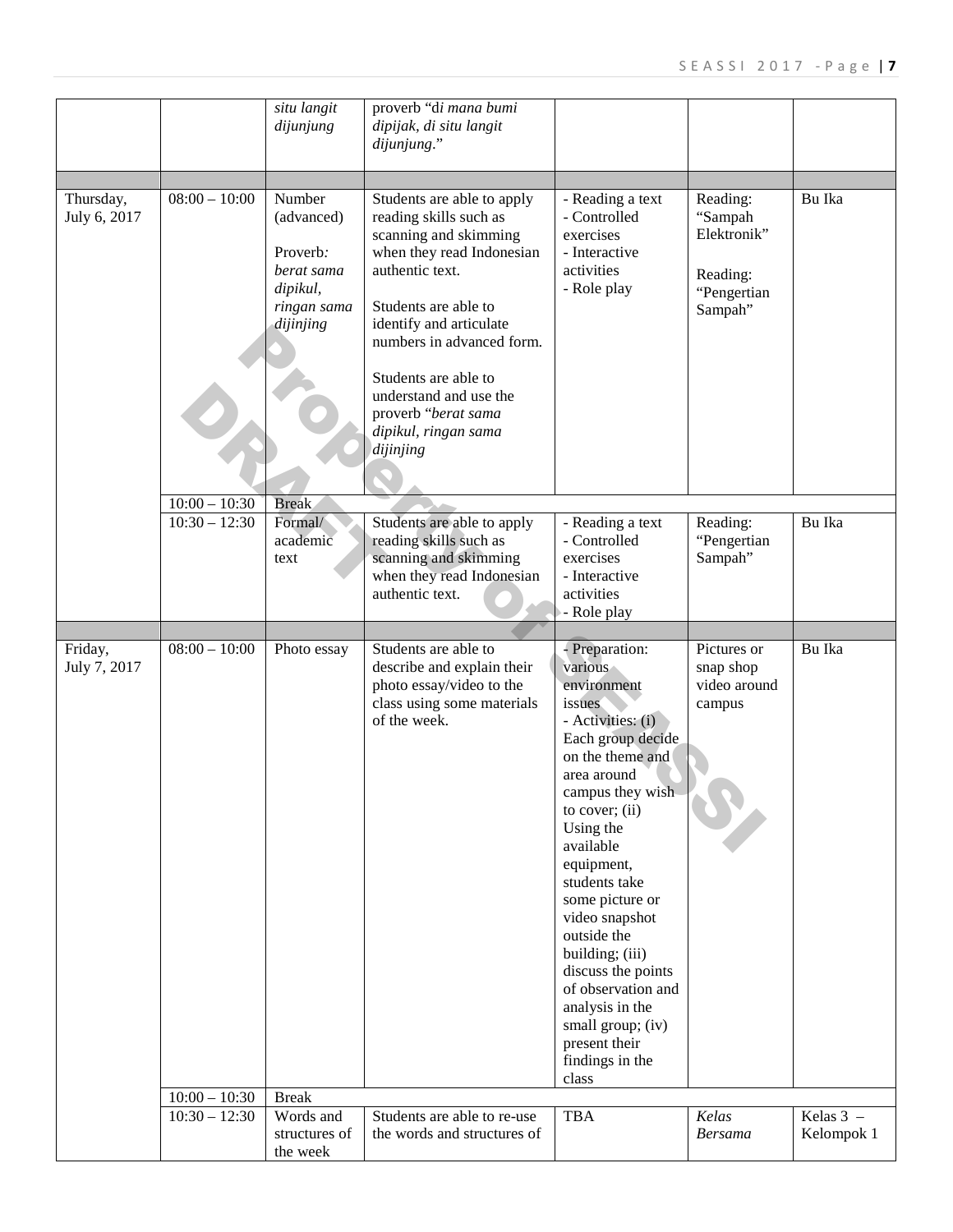|  | the week in various |  |  |
|--|---------------------|--|--|
|  |                     |  |  |
|  | context             |  |  |
|  |                     |  |  |
|  |                     |  |  |

# **5th Semester - Week 4: July 10 – 14, 2017 Topic:** *Kesenian dan Kebudayaan*

| <b>Date</b>                 | <b>Time</b>                                           | <b>Topic</b>                                                                                                                      | Competence                                                                                                                                                                                                                                                              | Activities /<br><b>Learning</b><br><b>Method</b>                                                                                                                        | <b>Material</b>                                                                                                                     | <b>Teacher</b>         |
|-----------------------------|-------------------------------------------------------|-----------------------------------------------------------------------------------------------------------------------------------|-------------------------------------------------------------------------------------------------------------------------------------------------------------------------------------------------------------------------------------------------------------------------|-------------------------------------------------------------------------------------------------------------------------------------------------------------------------|-------------------------------------------------------------------------------------------------------------------------------------|------------------------|
| Monday,<br>July 10, 2017    | $08:00 - 10:00$                                       | Summary<br>and<br>description                                                                                                     | - Students are able to<br>summarize the materials<br>they have learned in class.<br>- Students are able to<br>describe the class<br>activities.                                                                                                                         | Small group<br>discussion and<br>presentation                                                                                                                           | Review week<br>$2 - 3$                                                                                                              | Bu Amelia              |
|                             | $10:00 - 10:30$<br>$10:30 - 12:00$                    | <b>Break</b><br>The trace of<br>tradition in<br>Javanese,<br>Sundanese<br>and Balinese<br>dance                                   | Students are able to apply<br>reading skills such as<br>scanning and skimming.                                                                                                                                                                                          | - Pre-reading<br>activity: making a<br>prediction and<br>brainstorming<br>- Reading activity:<br>scanning and<br>skimming                                               | Reading<br>"Sejarah<br>Majapahit:<br>Jejak Tradisi<br>Sunda, Jawa<br>dan Bali"                                                      | Bu Amelia              |
| Tuesday,<br>July 11, 2017   | $08:00 - 10:00$<br>$10:00 - 10:30$<br>$10:30 - 12:00$ | The trace of<br>tradition in<br>Javanese,<br>Sundanese<br>and Balinese<br>dance<br><b>Break</b><br>The<br>philosophy<br>of Wayang | - Students are able to<br>highlight the main ideas<br>from the text.<br>- Students are able to<br>understand and use the<br>selected keywords and<br>structures in various<br>contexts<br>Students are able to apply<br>reading skills such as<br>scanning and skimming | - Short reading<br>report<br>- Controlled<br>exercises (see the<br>worksheet)<br>- Role play/<br>language game<br>- Pre-reading<br>activity: making a<br>prediction and | Reading and<br>discussion:<br>"Sejarah<br>Majapahit:<br>Jejak Tradisi<br>Sunda, Jawa<br>dan Bali"<br>Reading<br>"Filsafat<br>Wayang | Bu Amelia<br>Bu Amelia |
|                             |                                                       |                                                                                                                                   |                                                                                                                                                                                                                                                                         | brainstorming<br>- Reading activity:<br>scanning and<br>skimming                                                                                                        | Perkaya<br>Dunia"                                                                                                                   |                        |
| Wednesday,<br>July 12, 2017 | $08:00 - 10:00$                                       | The<br>philosophy<br>of Wayang                                                                                                    | - Students are able to<br>highlight the main ideas<br>from the text.<br>- Students are able to<br>understand and use the<br>selected keywords and<br>structures in various<br>contexts                                                                                  | - Short reading<br>report<br>- Controlled<br>exercises (see the<br>worksheet)<br>- Role play/<br>language game                                                          | Reading<br>"Filsafat<br>Wayang<br>Perkaya<br>Dunia"                                                                                 | Bu Amelia              |
|                             | $10:00 - 10:30$<br>$10:30 - 12:00$                    | <b>Break</b><br>Signs and<br>symbols in<br>wayang                                                                                 | Students are able to apply<br>reading skills such as<br>scanning and skimming                                                                                                                                                                                           | - Pre-reading<br>activity: making a<br>prediction and<br>brainstorming<br>- Reading activity:<br>scanning and<br>skimming                                               | Reading<br>"Wayang<br>sebagai<br>Semesta<br>Tanda dan<br>Simbol"                                                                    | Bu Amelia              |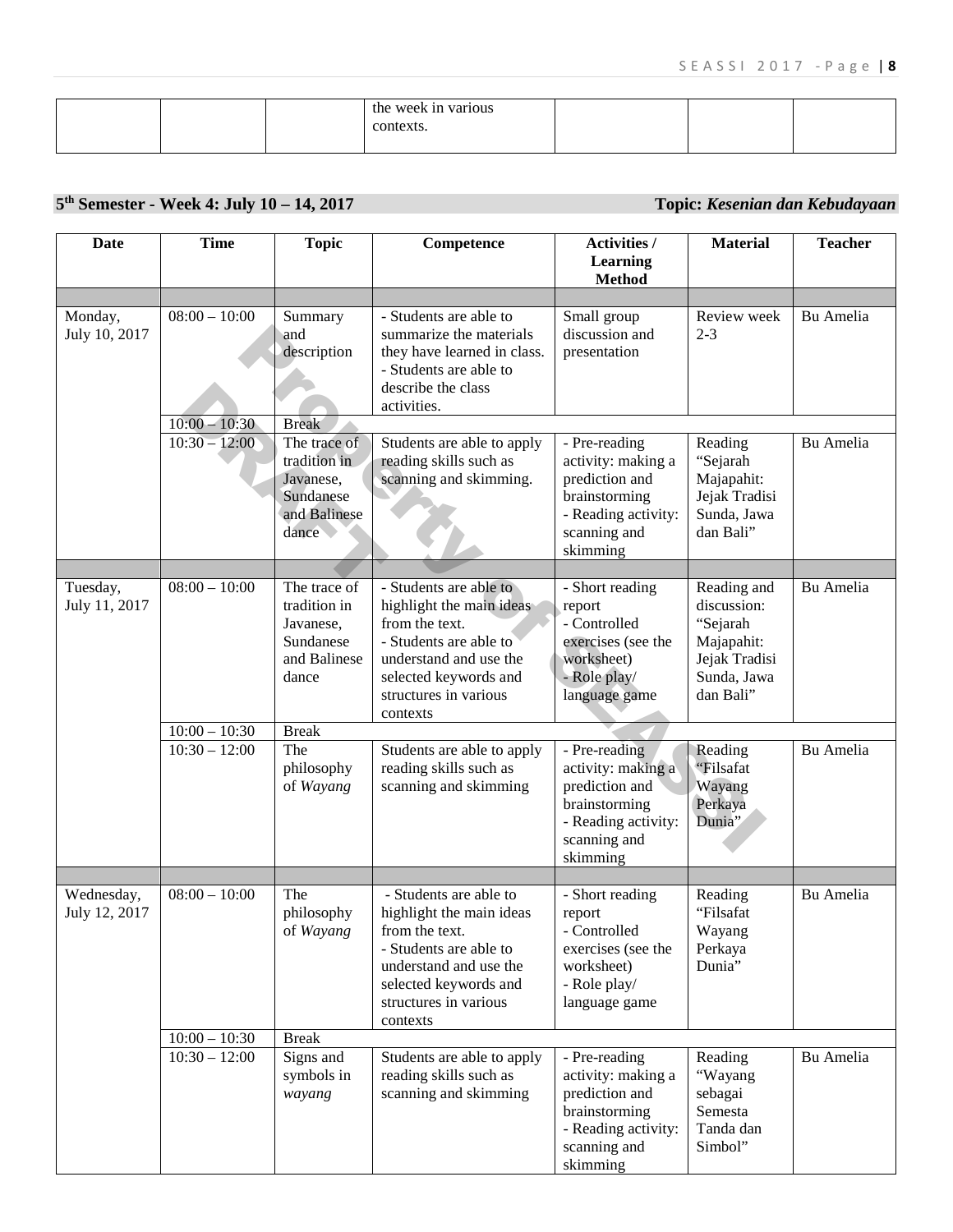| Thursday,<br>July 13, 2017 | $08:00 - 10:00$                           | Signs and<br>symbols in<br>wayang       | - Students are able to<br>highlight the main ideas<br>from the text.<br>- Students are able to<br>understand and use the<br>selected keywords and<br>structures in various<br>contexts | - Short reading<br>report<br>- Controlled<br>exercises (see the<br>worksheet)<br>- Role play/<br>language game            | Reading<br>"Wayang<br>sebagai<br>Semesta<br>Tanda dan<br>Simbol" | <b>Bu</b> Amelia |
|----------------------------|-------------------------------------------|-----------------------------------------|----------------------------------------------------------------------------------------------------------------------------------------------------------------------------------------|---------------------------------------------------------------------------------------------------------------------------|------------------------------------------------------------------|------------------|
|                            | $10:00 - 10:30$                           | <b>Break</b>                            |                                                                                                                                                                                        |                                                                                                                           |                                                                  |                  |
|                            | $10:30 - 12:00$                           | <b>Building</b><br>cultural<br>strategy | Students are able to apply<br>reading skills such as<br>scanning and skimming                                                                                                          | - Pre-reading<br>activity: making a<br>prediction and<br>brainstorming<br>- Reading activity:<br>scanning and<br>skimming | Reading<br>"Susun<br>Strategi<br>Kebudayaan"                     | <b>Bu</b> Amelia |
|                            |                                           |                                         |                                                                                                                                                                                        |                                                                                                                           |                                                                  |                  |
| Friday,<br>July 14, 2017   | $08:00 - 10:00$                           | <b>Building</b><br>cultural<br>strategy | - Students are able to<br>highlight the main ideas<br>from the text.<br>- Students are able to<br>understand and use the<br>selected keywords and<br>structures in various<br>contexts | - Short reading<br>report<br>- Controlled<br>exercises (see the<br>worksheet)<br>- Role play/<br>language game            | Reading<br>"Susun<br>Strategi<br>Kebudayaan"                     | <b>Bu</b> Amelia |
|                            | $10:00 - 10:30$                           | <b>Break</b>                            |                                                                                                                                                                                        |                                                                                                                           |                                                                  |                  |
|                            | $10:30 - 12:00$                           | Final Exam<br>(written)                 | Students are able to<br>supply at least 75%<br>correct answers                                                                                                                         | Written exam                                                                                                              | Final exam                                                       | <b>Bu Amelia</b> |
|                            |                                           |                                         |                                                                                                                                                                                        |                                                                                                                           |                                                                  |                  |
|                            | 6th Semester - Week 1: July 17 - 21, 2017 |                                         |                                                                                                                                                                                        |                                                                                                                           | Topic: Pendidikan dan Kebudayaan                                 |                  |
| Date                       | <b>Time</b>                               | <b>Topic</b>                            | Competence                                                                                                                                                                             | <b>Activities/</b><br>Learning<br><b>Method</b>                                                                           | <b>Material</b>                                                  | <b>Teacher</b>   |
|                            |                                           |                                         |                                                                                                                                                                                        |                                                                                                                           |                                                                  |                  |
| Monday,<br>July 17, 2017   | $08:00 - 10:00$                           | Listening<br>Exercises                  | - Students are able to ask<br>and answer questions<br>about educational system<br>- Students are able to                                                                               | Listening<br>Reading<br>Vocabulary<br>building                                                                            | "Kunci<br>Keberhasilan"                                          | Bu Amelia        |

## **6th Semester - Week 1: July 17 – 21, 2017 Topic:** *Pendidikan dan Kebudayaan*

| <b>Date</b>   | <b>Time</b>     | <b>Topic</b> | Competence                 | <b>Activities /</b> | <b>Material</b> | <b>Teacher</b> |
|---------------|-----------------|--------------|----------------------------|---------------------|-----------------|----------------|
|               |                 |              |                            | <b>Learning</b>     |                 |                |
|               |                 |              |                            | Method              |                 |                |
|               |                 |              |                            |                     |                 |                |
| Monday,       | $08:00 - 10:00$ | Listening    | - Students are able to ask | Listening           | "Kunci          | Bu Amelia      |
| July 17, 2017 |                 | Exercises    | and answer questions       | Reading             | Keberhasilan"   |                |
|               |                 |              | about educational system   | Vocabulary          |                 |                |
|               |                 |              | - Students are able to     | building            |                 |                |
|               |                 |              | describe a caricature and  |                     |                 |                |
|               |                 |              | explain their              |                     |                 |                |
|               |                 |              | interpretation             |                     |                 |                |
|               | $10:00 - 10:30$ | <b>Break</b> |                            |                     |                 |                |
|               | $10:30 - 12:00$ | Cultural     | - Students are able to     | - Pre-reading       | Reading         | Bu Amelia      |
|               |                 |              |                            |                     |                 |                |
|               |                 | strategy and | highlight the main ideas   | activity: making a  | "Susun Strategi |                |
|               |                 | nation       | from the text.             | prediction and      | Kebudayaan"     |                |
|               |                 | building     | - Students are able to     | brainstorming       |                 |                |
|               |                 |              | understand and use the     | - Reading activity: |                 |                |
|               |                 |              | selected keywords and      | scanning and        |                 |                |
|               |                 |              | structures in various      | skimming            |                 |                |
|               |                 |              | contexts                   |                     |                 |                |
|               |                 |              |                            |                     |                 |                |
| Tuesday,      | $08:00 - 10:00$ | Cultural     | - Students are able to     | - Short reading     | Reading         | Bu Amelia      |
| July 18, 2017 |                 | strategy and | highlight the main ideas   | report              | "Susun Strategi |                |
|               |                 |              | from the text.             |                     | Kebudayaan"     |                |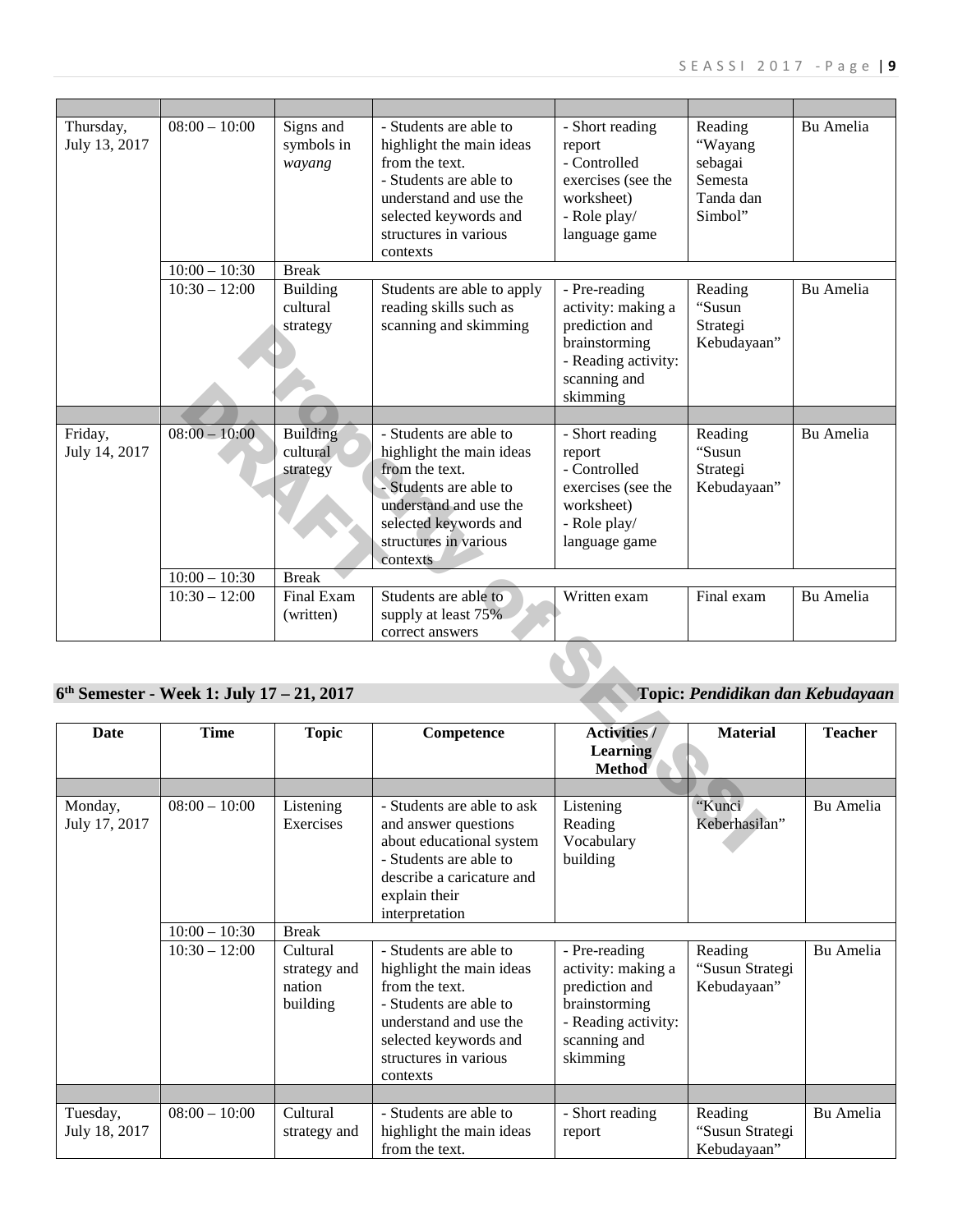| - Controlled<br>nation<br>- Students are able to<br>building<br>understand and use the<br>exercises (see the<br>selected keywords and<br>worksheet)<br>structures in various<br>- Role play/<br>language game<br>contexts<br>$10:00 - 10:30$<br><b>Break</b><br>$10:30 - 12:00$<br>Indonesian<br>- Pre-reading<br>Bu Amelia<br>Students are able to apply<br>Reading<br>higher<br>reading skills such as<br>activity: making a<br>"Matinya<br>education<br>scanning and skimming<br>prediction and<br>Universitas"<br>brainstorming<br>- Reading activity:<br>scanning and<br>skimming<br>$08:00 - 10:00$<br>Wednesday,<br>Indonesian<br>- Students are able to<br>- Short reading<br>Bu Amelia<br>Reading<br>higher<br>"Matinya<br>July 19, 2017<br>highlight the main ideas<br>report<br>from the text.<br>- Controlled<br>Universitas<br>education<br>- Students are able to<br>exercises (see the<br>understand and use the<br>worksheet)<br>selected keywords and<br>- Role play/<br>structures in various<br>language game<br>contexts<br>$10:00 - 10:30$<br><b>Break</b><br>$10:30 - 12:00$<br>- Students are able to<br>Bu Amelia<br>Listening<br>- Listening report<br>Warung<br>- Discussion<br>and<br>apply listening strategies<br>Sinema<br>- Students are able to re-<br>- Role play<br>speaking<br>tell a scene from<br>exercises<br>Indonesian movie<br>$08:00 - 10:00$<br>Listening<br>- Students are able to<br>- Listening report<br>Thursday,<br>Warung<br>Bu Amelia<br>apply listening strategies<br>- Discussion<br>July 20, 2017<br>Sinema<br>and<br>- Students are able to re-<br>- Role play<br>speaking<br>exercises<br>tell a scene from<br>Indonesian movie<br>$10:00 - 10:30$<br><b>Break</b><br>$10:30 - 12:00$<br><b>Nation</b><br>- Pre-reading<br>Reading "Ujian<br>Bu Amelia<br>Students are able to apply<br>reading skills such as<br>activity: making a<br>Demokrasi dan<br>building<br>scanning and skimming<br>prediction and<br>Kebangsaan<br>brainstorming<br>Kita<br>- Reading activity:<br>scanning and<br>skimming<br><b>Nation</b><br>$08:00 - 10:00$<br>- Students are able to<br>Reading "Ujian<br>Friday,<br>- Short reading<br>Bu Amelia<br>July 21, 2017<br>Demokrasi dan<br>building<br>highlight the main ideas<br>report<br>from the text.<br>- Controlled<br>Kebangsaan<br>- Students are able to<br>exercises (see the<br>Kita"<br>understand and use the<br>worksheet)<br>selected keywords and<br>- Role play/<br>structures in various<br>language game<br>contexts<br>$10:00 - 10:30$<br><b>Break</b><br>$10:30 - 12:00$<br>Kelas<br><b>TBA</b><br><b>TBA</b><br>Kelas 3 B<br>Students are able to give<br>clear instructions<br><b>Bersama</b> |  |  |  |  |
|------------------------------------------------------------------------------------------------------------------------------------------------------------------------------------------------------------------------------------------------------------------------------------------------------------------------------------------------------------------------------------------------------------------------------------------------------------------------------------------------------------------------------------------------------------------------------------------------------------------------------------------------------------------------------------------------------------------------------------------------------------------------------------------------------------------------------------------------------------------------------------------------------------------------------------------------------------------------------------------------------------------------------------------------------------------------------------------------------------------------------------------------------------------------------------------------------------------------------------------------------------------------------------------------------------------------------------------------------------------------------------------------------------------------------------------------------------------------------------------------------------------------------------------------------------------------------------------------------------------------------------------------------------------------------------------------------------------------------------------------------------------------------------------------------------------------------------------------------------------------------------------------------------------------------------------------------------------------------------------------------------------------------------------------------------------------------------------------------------------------------------------------------------------------------------------------------------------------------------------------------------------------------------------------------------------------------------------------------------------------------------------------------------------------------------------------------------------------------------------------------------------------------------------------------------------------------------------------------------------------------------------------------------------------------------------------------------|--|--|--|--|
|                                                                                                                                                                                                                                                                                                                                                                                                                                                                                                                                                                                                                                                                                                                                                                                                                                                                                                                                                                                                                                                                                                                                                                                                                                                                                                                                                                                                                                                                                                                                                                                                                                                                                                                                                                                                                                                                                                                                                                                                                                                                                                                                                                                                                                                                                                                                                                                                                                                                                                                                                                                                                                                                                                            |  |  |  |  |
|                                                                                                                                                                                                                                                                                                                                                                                                                                                                                                                                                                                                                                                                                                                                                                                                                                                                                                                                                                                                                                                                                                                                                                                                                                                                                                                                                                                                                                                                                                                                                                                                                                                                                                                                                                                                                                                                                                                                                                                                                                                                                                                                                                                                                                                                                                                                                                                                                                                                                                                                                                                                                                                                                                            |  |  |  |  |
|                                                                                                                                                                                                                                                                                                                                                                                                                                                                                                                                                                                                                                                                                                                                                                                                                                                                                                                                                                                                                                                                                                                                                                                                                                                                                                                                                                                                                                                                                                                                                                                                                                                                                                                                                                                                                                                                                                                                                                                                                                                                                                                                                                                                                                                                                                                                                                                                                                                                                                                                                                                                                                                                                                            |  |  |  |  |
|                                                                                                                                                                                                                                                                                                                                                                                                                                                                                                                                                                                                                                                                                                                                                                                                                                                                                                                                                                                                                                                                                                                                                                                                                                                                                                                                                                                                                                                                                                                                                                                                                                                                                                                                                                                                                                                                                                                                                                                                                                                                                                                                                                                                                                                                                                                                                                                                                                                                                                                                                                                                                                                                                                            |  |  |  |  |
|                                                                                                                                                                                                                                                                                                                                                                                                                                                                                                                                                                                                                                                                                                                                                                                                                                                                                                                                                                                                                                                                                                                                                                                                                                                                                                                                                                                                                                                                                                                                                                                                                                                                                                                                                                                                                                                                                                                                                                                                                                                                                                                                                                                                                                                                                                                                                                                                                                                                                                                                                                                                                                                                                                            |  |  |  |  |
|                                                                                                                                                                                                                                                                                                                                                                                                                                                                                                                                                                                                                                                                                                                                                                                                                                                                                                                                                                                                                                                                                                                                                                                                                                                                                                                                                                                                                                                                                                                                                                                                                                                                                                                                                                                                                                                                                                                                                                                                                                                                                                                                                                                                                                                                                                                                                                                                                                                                                                                                                                                                                                                                                                            |  |  |  |  |
|                                                                                                                                                                                                                                                                                                                                                                                                                                                                                                                                                                                                                                                                                                                                                                                                                                                                                                                                                                                                                                                                                                                                                                                                                                                                                                                                                                                                                                                                                                                                                                                                                                                                                                                                                                                                                                                                                                                                                                                                                                                                                                                                                                                                                                                                                                                                                                                                                                                                                                                                                                                                                                                                                                            |  |  |  |  |
|                                                                                                                                                                                                                                                                                                                                                                                                                                                                                                                                                                                                                                                                                                                                                                                                                                                                                                                                                                                                                                                                                                                                                                                                                                                                                                                                                                                                                                                                                                                                                                                                                                                                                                                                                                                                                                                                                                                                                                                                                                                                                                                                                                                                                                                                                                                                                                                                                                                                                                                                                                                                                                                                                                            |  |  |  |  |
|                                                                                                                                                                                                                                                                                                                                                                                                                                                                                                                                                                                                                                                                                                                                                                                                                                                                                                                                                                                                                                                                                                                                                                                                                                                                                                                                                                                                                                                                                                                                                                                                                                                                                                                                                                                                                                                                                                                                                                                                                                                                                                                                                                                                                                                                                                                                                                                                                                                                                                                                                                                                                                                                                                            |  |  |  |  |
|                                                                                                                                                                                                                                                                                                                                                                                                                                                                                                                                                                                                                                                                                                                                                                                                                                                                                                                                                                                                                                                                                                                                                                                                                                                                                                                                                                                                                                                                                                                                                                                                                                                                                                                                                                                                                                                                                                                                                                                                                                                                                                                                                                                                                                                                                                                                                                                                                                                                                                                                                                                                                                                                                                            |  |  |  |  |
|                                                                                                                                                                                                                                                                                                                                                                                                                                                                                                                                                                                                                                                                                                                                                                                                                                                                                                                                                                                                                                                                                                                                                                                                                                                                                                                                                                                                                                                                                                                                                                                                                                                                                                                                                                                                                                                                                                                                                                                                                                                                                                                                                                                                                                                                                                                                                                                                                                                                                                                                                                                                                                                                                                            |  |  |  |  |
|                                                                                                                                                                                                                                                                                                                                                                                                                                                                                                                                                                                                                                                                                                                                                                                                                                                                                                                                                                                                                                                                                                                                                                                                                                                                                                                                                                                                                                                                                                                                                                                                                                                                                                                                                                                                                                                                                                                                                                                                                                                                                                                                                                                                                                                                                                                                                                                                                                                                                                                                                                                                                                                                                                            |  |  |  |  |
|                                                                                                                                                                                                                                                                                                                                                                                                                                                                                                                                                                                                                                                                                                                                                                                                                                                                                                                                                                                                                                                                                                                                                                                                                                                                                                                                                                                                                                                                                                                                                                                                                                                                                                                                                                                                                                                                                                                                                                                                                                                                                                                                                                                                                                                                                                                                                                                                                                                                                                                                                                                                                                                                                                            |  |  |  |  |
|                                                                                                                                                                                                                                                                                                                                                                                                                                                                                                                                                                                                                                                                                                                                                                                                                                                                                                                                                                                                                                                                                                                                                                                                                                                                                                                                                                                                                                                                                                                                                                                                                                                                                                                                                                                                                                                                                                                                                                                                                                                                                                                                                                                                                                                                                                                                                                                                                                                                                                                                                                                                                                                                                                            |  |  |  |  |
|                                                                                                                                                                                                                                                                                                                                                                                                                                                                                                                                                                                                                                                                                                                                                                                                                                                                                                                                                                                                                                                                                                                                                                                                                                                                                                                                                                                                                                                                                                                                                                                                                                                                                                                                                                                                                                                                                                                                                                                                                                                                                                                                                                                                                                                                                                                                                                                                                                                                                                                                                                                                                                                                                                            |  |  |  |  |
|                                                                                                                                                                                                                                                                                                                                                                                                                                                                                                                                                                                                                                                                                                                                                                                                                                                                                                                                                                                                                                                                                                                                                                                                                                                                                                                                                                                                                                                                                                                                                                                                                                                                                                                                                                                                                                                                                                                                                                                                                                                                                                                                                                                                                                                                                                                                                                                                                                                                                                                                                                                                                                                                                                            |  |  |  |  |
|                                                                                                                                                                                                                                                                                                                                                                                                                                                                                                                                                                                                                                                                                                                                                                                                                                                                                                                                                                                                                                                                                                                                                                                                                                                                                                                                                                                                                                                                                                                                                                                                                                                                                                                                                                                                                                                                                                                                                                                                                                                                                                                                                                                                                                                                                                                                                                                                                                                                                                                                                                                                                                                                                                            |  |  |  |  |
|                                                                                                                                                                                                                                                                                                                                                                                                                                                                                                                                                                                                                                                                                                                                                                                                                                                                                                                                                                                                                                                                                                                                                                                                                                                                                                                                                                                                                                                                                                                                                                                                                                                                                                                                                                                                                                                                                                                                                                                                                                                                                                                                                                                                                                                                                                                                                                                                                                                                                                                                                                                                                                                                                                            |  |  |  |  |
|                                                                                                                                                                                                                                                                                                                                                                                                                                                                                                                                                                                                                                                                                                                                                                                                                                                                                                                                                                                                                                                                                                                                                                                                                                                                                                                                                                                                                                                                                                                                                                                                                                                                                                                                                                                                                                                                                                                                                                                                                                                                                                                                                                                                                                                                                                                                                                                                                                                                                                                                                                                                                                                                                                            |  |  |  |  |
|                                                                                                                                                                                                                                                                                                                                                                                                                                                                                                                                                                                                                                                                                                                                                                                                                                                                                                                                                                                                                                                                                                                                                                                                                                                                                                                                                                                                                                                                                                                                                                                                                                                                                                                                                                                                                                                                                                                                                                                                                                                                                                                                                                                                                                                                                                                                                                                                                                                                                                                                                                                                                                                                                                            |  |  |  |  |
|                                                                                                                                                                                                                                                                                                                                                                                                                                                                                                                                                                                                                                                                                                                                                                                                                                                                                                                                                                                                                                                                                                                                                                                                                                                                                                                                                                                                                                                                                                                                                                                                                                                                                                                                                                                                                                                                                                                                                                                                                                                                                                                                                                                                                                                                                                                                                                                                                                                                                                                                                                                                                                                                                                            |  |  |  |  |
|                                                                                                                                                                                                                                                                                                                                                                                                                                                                                                                                                                                                                                                                                                                                                                                                                                                                                                                                                                                                                                                                                                                                                                                                                                                                                                                                                                                                                                                                                                                                                                                                                                                                                                                                                                                                                                                                                                                                                                                                                                                                                                                                                                                                                                                                                                                                                                                                                                                                                                                                                                                                                                                                                                            |  |  |  |  |
|                                                                                                                                                                                                                                                                                                                                                                                                                                                                                                                                                                                                                                                                                                                                                                                                                                                                                                                                                                                                                                                                                                                                                                                                                                                                                                                                                                                                                                                                                                                                                                                                                                                                                                                                                                                                                                                                                                                                                                                                                                                                                                                                                                                                                                                                                                                                                                                                                                                                                                                                                                                                                                                                                                            |  |  |  |  |
|                                                                                                                                                                                                                                                                                                                                                                                                                                                                                                                                                                                                                                                                                                                                                                                                                                                                                                                                                                                                                                                                                                                                                                                                                                                                                                                                                                                                                                                                                                                                                                                                                                                                                                                                                                                                                                                                                                                                                                                                                                                                                                                                                                                                                                                                                                                                                                                                                                                                                                                                                                                                                                                                                                            |  |  |  |  |
|                                                                                                                                                                                                                                                                                                                                                                                                                                                                                                                                                                                                                                                                                                                                                                                                                                                                                                                                                                                                                                                                                                                                                                                                                                                                                                                                                                                                                                                                                                                                                                                                                                                                                                                                                                                                                                                                                                                                                                                                                                                                                                                                                                                                                                                                                                                                                                                                                                                                                                                                                                                                                                                                                                            |  |  |  |  |
|                                                                                                                                                                                                                                                                                                                                                                                                                                                                                                                                                                                                                                                                                                                                                                                                                                                                                                                                                                                                                                                                                                                                                                                                                                                                                                                                                                                                                                                                                                                                                                                                                                                                                                                                                                                                                                                                                                                                                                                                                                                                                                                                                                                                                                                                                                                                                                                                                                                                                                                                                                                                                                                                                                            |  |  |  |  |
|                                                                                                                                                                                                                                                                                                                                                                                                                                                                                                                                                                                                                                                                                                                                                                                                                                                                                                                                                                                                                                                                                                                                                                                                                                                                                                                                                                                                                                                                                                                                                                                                                                                                                                                                                                                                                                                                                                                                                                                                                                                                                                                                                                                                                                                                                                                                                                                                                                                                                                                                                                                                                                                                                                            |  |  |  |  |
|                                                                                                                                                                                                                                                                                                                                                                                                                                                                                                                                                                                                                                                                                                                                                                                                                                                                                                                                                                                                                                                                                                                                                                                                                                                                                                                                                                                                                                                                                                                                                                                                                                                                                                                                                                                                                                                                                                                                                                                                                                                                                                                                                                                                                                                                                                                                                                                                                                                                                                                                                                                                                                                                                                            |  |  |  |  |
|                                                                                                                                                                                                                                                                                                                                                                                                                                                                                                                                                                                                                                                                                                                                                                                                                                                                                                                                                                                                                                                                                                                                                                                                                                                                                                                                                                                                                                                                                                                                                                                                                                                                                                                                                                                                                                                                                                                                                                                                                                                                                                                                                                                                                                                                                                                                                                                                                                                                                                                                                                                                                                                                                                            |  |  |  |  |
|                                                                                                                                                                                                                                                                                                                                                                                                                                                                                                                                                                                                                                                                                                                                                                                                                                                                                                                                                                                                                                                                                                                                                                                                                                                                                                                                                                                                                                                                                                                                                                                                                                                                                                                                                                                                                                                                                                                                                                                                                                                                                                                                                                                                                                                                                                                                                                                                                                                                                                                                                                                                                                                                                                            |  |  |  |  |
|                                                                                                                                                                                                                                                                                                                                                                                                                                                                                                                                                                                                                                                                                                                                                                                                                                                                                                                                                                                                                                                                                                                                                                                                                                                                                                                                                                                                                                                                                                                                                                                                                                                                                                                                                                                                                                                                                                                                                                                                                                                                                                                                                                                                                                                                                                                                                                                                                                                                                                                                                                                                                                                                                                            |  |  |  |  |
|                                                                                                                                                                                                                                                                                                                                                                                                                                                                                                                                                                                                                                                                                                                                                                                                                                                                                                                                                                                                                                                                                                                                                                                                                                                                                                                                                                                                                                                                                                                                                                                                                                                                                                                                                                                                                                                                                                                                                                                                                                                                                                                                                                                                                                                                                                                                                                                                                                                                                                                                                                                                                                                                                                            |  |  |  |  |
|                                                                                                                                                                                                                                                                                                                                                                                                                                                                                                                                                                                                                                                                                                                                                                                                                                                                                                                                                                                                                                                                                                                                                                                                                                                                                                                                                                                                                                                                                                                                                                                                                                                                                                                                                                                                                                                                                                                                                                                                                                                                                                                                                                                                                                                                                                                                                                                                                                                                                                                                                                                                                                                                                                            |  |  |  |  |
|                                                                                                                                                                                                                                                                                                                                                                                                                                                                                                                                                                                                                                                                                                                                                                                                                                                                                                                                                                                                                                                                                                                                                                                                                                                                                                                                                                                                                                                                                                                                                                                                                                                                                                                                                                                                                                                                                                                                                                                                                                                                                                                                                                                                                                                                                                                                                                                                                                                                                                                                                                                                                                                                                                            |  |  |  |  |
|                                                                                                                                                                                                                                                                                                                                                                                                                                                                                                                                                                                                                                                                                                                                                                                                                                                                                                                                                                                                                                                                                                                                                                                                                                                                                                                                                                                                                                                                                                                                                                                                                                                                                                                                                                                                                                                                                                                                                                                                                                                                                                                                                                                                                                                                                                                                                                                                                                                                                                                                                                                                                                                                                                            |  |  |  |  |
|                                                                                                                                                                                                                                                                                                                                                                                                                                                                                                                                                                                                                                                                                                                                                                                                                                                                                                                                                                                                                                                                                                                                                                                                                                                                                                                                                                                                                                                                                                                                                                                                                                                                                                                                                                                                                                                                                                                                                                                                                                                                                                                                                                                                                                                                                                                                                                                                                                                                                                                                                                                                                                                                                                            |  |  |  |  |
|                                                                                                                                                                                                                                                                                                                                                                                                                                                                                                                                                                                                                                                                                                                                                                                                                                                                                                                                                                                                                                                                                                                                                                                                                                                                                                                                                                                                                                                                                                                                                                                                                                                                                                                                                                                                                                                                                                                                                                                                                                                                                                                                                                                                                                                                                                                                                                                                                                                                                                                                                                                                                                                                                                            |  |  |  |  |
|                                                                                                                                                                                                                                                                                                                                                                                                                                                                                                                                                                                                                                                                                                                                                                                                                                                                                                                                                                                                                                                                                                                                                                                                                                                                                                                                                                                                                                                                                                                                                                                                                                                                                                                                                                                                                                                                                                                                                                                                                                                                                                                                                                                                                                                                                                                                                                                                                                                                                                                                                                                                                                                                                                            |  |  |  |  |
|                                                                                                                                                                                                                                                                                                                                                                                                                                                                                                                                                                                                                                                                                                                                                                                                                                                                                                                                                                                                                                                                                                                                                                                                                                                                                                                                                                                                                                                                                                                                                                                                                                                                                                                                                                                                                                                                                                                                                                                                                                                                                                                                                                                                                                                                                                                                                                                                                                                                                                                                                                                                                                                                                                            |  |  |  |  |
|                                                                                                                                                                                                                                                                                                                                                                                                                                                                                                                                                                                                                                                                                                                                                                                                                                                                                                                                                                                                                                                                                                                                                                                                                                                                                                                                                                                                                                                                                                                                                                                                                                                                                                                                                                                                                                                                                                                                                                                                                                                                                                                                                                                                                                                                                                                                                                                                                                                                                                                                                                                                                                                                                                            |  |  |  |  |
|                                                                                                                                                                                                                                                                                                                                                                                                                                                                                                                                                                                                                                                                                                                                                                                                                                                                                                                                                                                                                                                                                                                                                                                                                                                                                                                                                                                                                                                                                                                                                                                                                                                                                                                                                                                                                                                                                                                                                                                                                                                                                                                                                                                                                                                                                                                                                                                                                                                                                                                                                                                                                                                                                                            |  |  |  |  |
|                                                                                                                                                                                                                                                                                                                                                                                                                                                                                                                                                                                                                                                                                                                                                                                                                                                                                                                                                                                                                                                                                                                                                                                                                                                                                                                                                                                                                                                                                                                                                                                                                                                                                                                                                                                                                                                                                                                                                                                                                                                                                                                                                                                                                                                                                                                                                                                                                                                                                                                                                                                                                                                                                                            |  |  |  |  |
|                                                                                                                                                                                                                                                                                                                                                                                                                                                                                                                                                                                                                                                                                                                                                                                                                                                                                                                                                                                                                                                                                                                                                                                                                                                                                                                                                                                                                                                                                                                                                                                                                                                                                                                                                                                                                                                                                                                                                                                                                                                                                                                                                                                                                                                                                                                                                                                                                                                                                                                                                                                                                                                                                                            |  |  |  |  |
|                                                                                                                                                                                                                                                                                                                                                                                                                                                                                                                                                                                                                                                                                                                                                                                                                                                                                                                                                                                                                                                                                                                                                                                                                                                                                                                                                                                                                                                                                                                                                                                                                                                                                                                                                                                                                                                                                                                                                                                                                                                                                                                                                                                                                                                                                                                                                                                                                                                                                                                                                                                                                                                                                                            |  |  |  |  |
|                                                                                                                                                                                                                                                                                                                                                                                                                                                                                                                                                                                                                                                                                                                                                                                                                                                                                                                                                                                                                                                                                                                                                                                                                                                                                                                                                                                                                                                                                                                                                                                                                                                                                                                                                                                                                                                                                                                                                                                                                                                                                                                                                                                                                                                                                                                                                                                                                                                                                                                                                                                                                                                                                                            |  |  |  |  |
|                                                                                                                                                                                                                                                                                                                                                                                                                                                                                                                                                                                                                                                                                                                                                                                                                                                                                                                                                                                                                                                                                                                                                                                                                                                                                                                                                                                                                                                                                                                                                                                                                                                                                                                                                                                                                                                                                                                                                                                                                                                                                                                                                                                                                                                                                                                                                                                                                                                                                                                                                                                                                                                                                                            |  |  |  |  |
|                                                                                                                                                                                                                                                                                                                                                                                                                                                                                                                                                                                                                                                                                                                                                                                                                                                                                                                                                                                                                                                                                                                                                                                                                                                                                                                                                                                                                                                                                                                                                                                                                                                                                                                                                                                                                                                                                                                                                                                                                                                                                                                                                                                                                                                                                                                                                                                                                                                                                                                                                                                                                                                                                                            |  |  |  |  |
|                                                                                                                                                                                                                                                                                                                                                                                                                                                                                                                                                                                                                                                                                                                                                                                                                                                                                                                                                                                                                                                                                                                                                                                                                                                                                                                                                                                                                                                                                                                                                                                                                                                                                                                                                                                                                                                                                                                                                                                                                                                                                                                                                                                                                                                                                                                                                                                                                                                                                                                                                                                                                                                                                                            |  |  |  |  |
|                                                                                                                                                                                                                                                                                                                                                                                                                                                                                                                                                                                                                                                                                                                                                                                                                                                                                                                                                                                                                                                                                                                                                                                                                                                                                                                                                                                                                                                                                                                                                                                                                                                                                                                                                                                                                                                                                                                                                                                                                                                                                                                                                                                                                                                                                                                                                                                                                                                                                                                                                                                                                                                                                                            |  |  |  |  |
|                                                                                                                                                                                                                                                                                                                                                                                                                                                                                                                                                                                                                                                                                                                                                                                                                                                                                                                                                                                                                                                                                                                                                                                                                                                                                                                                                                                                                                                                                                                                                                                                                                                                                                                                                                                                                                                                                                                                                                                                                                                                                                                                                                                                                                                                                                                                                                                                                                                                                                                                                                                                                                                                                                            |  |  |  |  |
|                                                                                                                                                                                                                                                                                                                                                                                                                                                                                                                                                                                                                                                                                                                                                                                                                                                                                                                                                                                                                                                                                                                                                                                                                                                                                                                                                                                                                                                                                                                                                                                                                                                                                                                                                                                                                                                                                                                                                                                                                                                                                                                                                                                                                                                                                                                                                                                                                                                                                                                                                                                                                                                                                                            |  |  |  |  |
|                                                                                                                                                                                                                                                                                                                                                                                                                                                                                                                                                                                                                                                                                                                                                                                                                                                                                                                                                                                                                                                                                                                                                                                                                                                                                                                                                                                                                                                                                                                                                                                                                                                                                                                                                                                                                                                                                                                                                                                                                                                                                                                                                                                                                                                                                                                                                                                                                                                                                                                                                                                                                                                                                                            |  |  |  |  |
|                                                                                                                                                                                                                                                                                                                                                                                                                                                                                                                                                                                                                                                                                                                                                                                                                                                                                                                                                                                                                                                                                                                                                                                                                                                                                                                                                                                                                                                                                                                                                                                                                                                                                                                                                                                                                                                                                                                                                                                                                                                                                                                                                                                                                                                                                                                                                                                                                                                                                                                                                                                                                                                                                                            |  |  |  |  |
|                                                                                                                                                                                                                                                                                                                                                                                                                                                                                                                                                                                                                                                                                                                                                                                                                                                                                                                                                                                                                                                                                                                                                                                                                                                                                                                                                                                                                                                                                                                                                                                                                                                                                                                                                                                                                                                                                                                                                                                                                                                                                                                                                                                                                                                                                                                                                                                                                                                                                                                                                                                                                                                                                                            |  |  |  |  |
|                                                                                                                                                                                                                                                                                                                                                                                                                                                                                                                                                                                                                                                                                                                                                                                                                                                                                                                                                                                                                                                                                                                                                                                                                                                                                                                                                                                                                                                                                                                                                                                                                                                                                                                                                                                                                                                                                                                                                                                                                                                                                                                                                                                                                                                                                                                                                                                                                                                                                                                                                                                                                                                                                                            |  |  |  |  |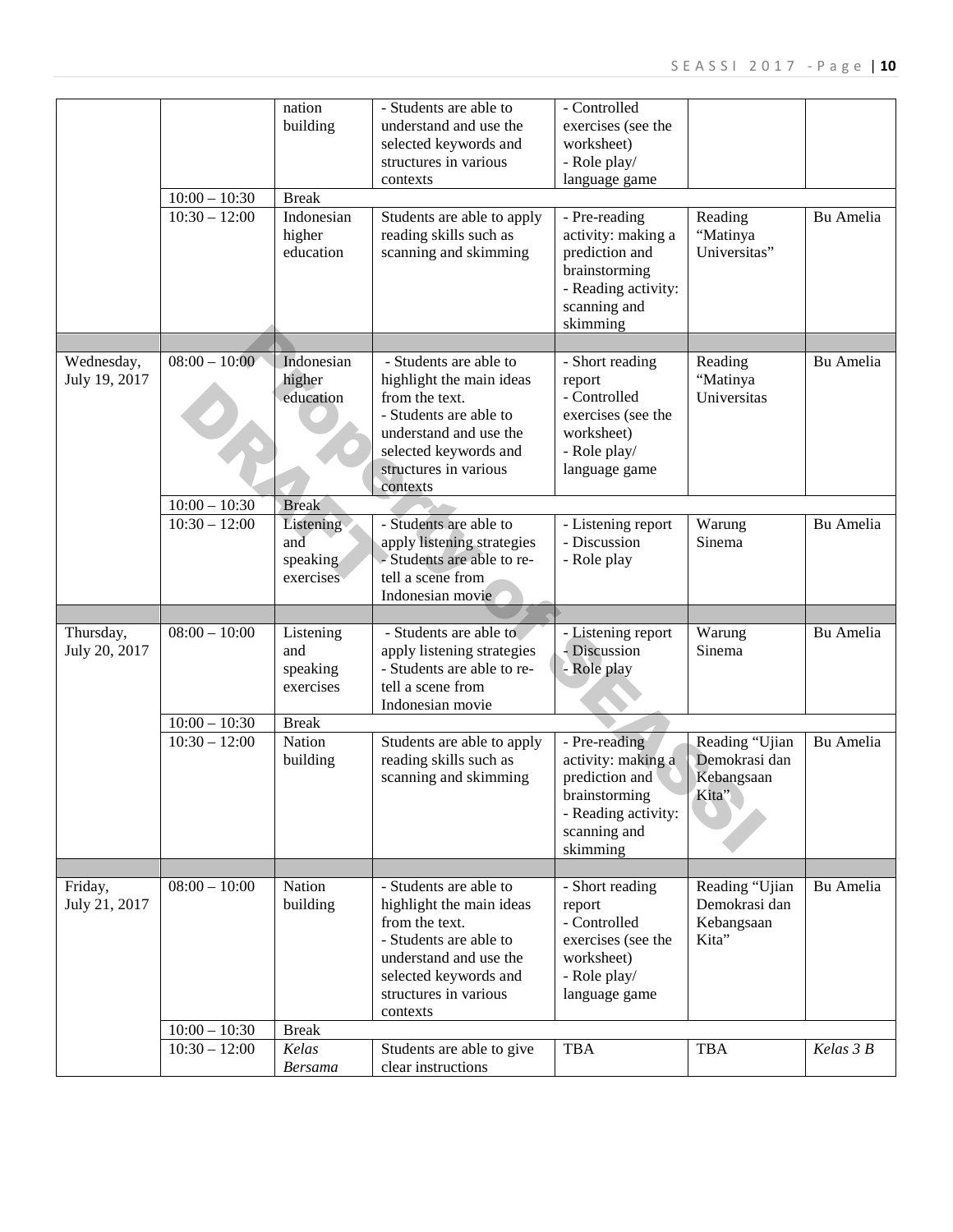# **6th Semester - Week 2: July 24 – 28, 2017 Topic:** *Kesehatan dan Olahraga*

| Date                                                 | <b>Time</b>                        | <b>Topic</b>                     | Competence                                                                                                                                                                             | Activities /<br><b>Learning</b><br><b>Method</b>                                                                          | <b>Material</b>                              | <b>Teacher</b> |
|------------------------------------------------------|------------------------------------|----------------------------------|----------------------------------------------------------------------------------------------------------------------------------------------------------------------------------------|---------------------------------------------------------------------------------------------------------------------------|----------------------------------------------|----------------|
|                                                      |                                    |                                  |                                                                                                                                                                                        |                                                                                                                           |                                              |                |
| Monday,<br>July 24, 2017                             | $08:30 - 10:00$                    | Vocabulary<br>building           | Students are able to<br>understand selected<br>vocabulary from the<br>context<br>Students are able to use<br>the selected vocabulary in<br>other contexts                              | Review activities                                                                                                         | Handout                                      | Bu Nona        |
| PR: Warung                                           | $10:00 - 10:30$                    | <b>Break</b>                     |                                                                                                                                                                                        |                                                                                                                           |                                              |                |
| Sinema:<br>"Sakit"                                   | $10:30 - 12:00$                    | Review:<br>Speaking<br>Exercises | Students are able to use<br>selected vocabulary and<br>structures from previous<br>lessons in a conversation<br>and oral presentation                                                  | - Role play<br>- Discussion                                                                                               | Handout                                      | Bu Nona        |
| Tuesday,<br>July 25, 2017                            | $08:30 - 10:00$                    | Informal<br>register             | - Students are able to<br>apply listening strategies<br>- Students are able to re-<br>tell a scene from<br>Indonesian movie                                                            | - Listening report<br>- Discussion<br>- Role play                                                                         | Warung<br>Sinema "Sakit"                     | Bu Nona        |
|                                                      | $10:00 - 10:30$                    | <b>Break</b>                     |                                                                                                                                                                                        |                                                                                                                           |                                              |                |
|                                                      | $\overline{10:}30 - 12:00$         | Health                           | Students are able to apply<br>reading skills such as<br>scanning and skimming                                                                                                          | - Pre-reading<br>activity: making a<br>prediction and<br>brainstorming<br>- Reading activity:<br>scanning and<br>skimming | Reading: "Jaga<br>Kesehatan<br>sejak Muda"   | Bu Nona        |
|                                                      |                                    |                                  |                                                                                                                                                                                        |                                                                                                                           |                                              |                |
| Wednesday,<br>July 26, 2017<br>PR: Warung<br>Sinema: | $08:30 - 10:00$<br>$10:00 - 10:30$ | Health<br><b>Break</b>           | - Students are able to<br>highlight the main ideas<br>from the text.<br>- Students are able to<br>understand and use the<br>selected keywords and<br>structures in various<br>contexts | - Short reading<br>report<br>- Controlled<br>exercises (see the<br>worksheet)<br>- Role play/<br>language game            | Reading: "Jaga<br>Kesehatan<br>sejak Muda"   | Bu Nona        |
|                                                      |                                    |                                  |                                                                                                                                                                                        |                                                                                                                           |                                              |                |
| "Telepon"                                            | $10:30 - 12:00$                    | Sport and<br>health              | Students are able to apply<br>reading skills such as<br>scanning and skimming                                                                                                          | - Pre-reading<br>activity: making a<br>prediction and<br>brainstorming<br>- Reading activity:<br>scanning and<br>skimming | Reading<br>"Program<br>Latihan<br>Treadmill" | Bu Nona        |
| Thursday,<br>July 27, 2017                           | $08:30 - 10:00$                    | Sport and<br>health              | - Students are able to<br>highlight the main ideas<br>from the text.<br>- Students are able to<br>understand and use the<br>selected keywords and                                      | - Short reading<br>report<br>- Controlled<br>exercises (see the<br>worksheet)<br>- Role play/<br>language game            | Reading<br>"Program<br>Latihan<br>Treadmill" | Bu Nona        |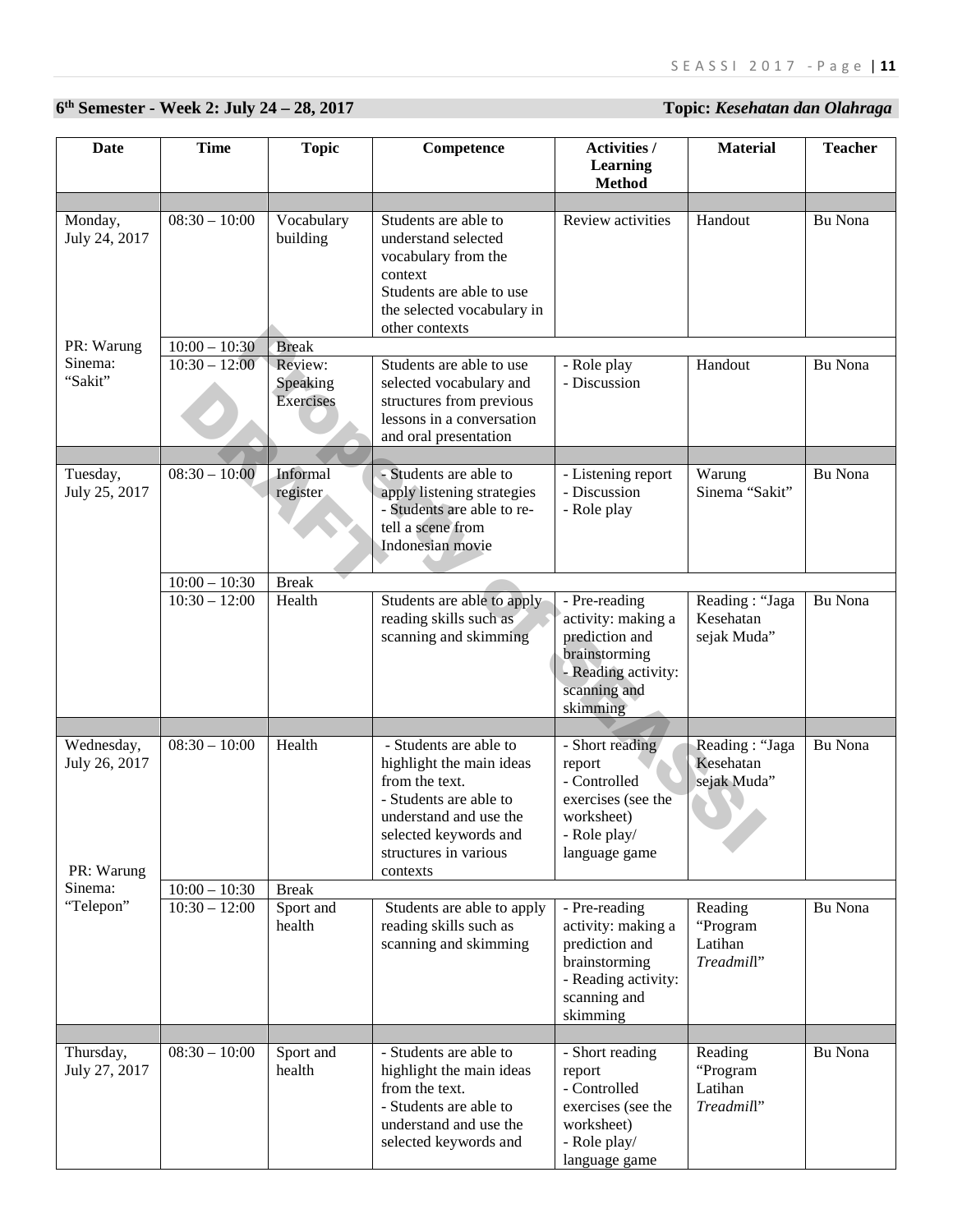| Dote          | Time                                              | Tanic          | Competence                                                                           | Activities /            | Material                                | Teacher                  |
|---------------|---------------------------------------------------|----------------|--------------------------------------------------------------------------------------|-------------------------|-----------------------------------------|--------------------------|
|               | $6th$ Semester - Week 3: July 31 – August 4, 2017 |                |                                                                                      |                         |                                         | <b>Topic: Gaya Hidup</b> |
|               |                                                   |                |                                                                                      |                         |                                         |                          |
|               |                                                   | <b>Bersama</b> | clear instructions                                                                   |                         |                                         |                          |
|               | $10:30 - 12:00$                                   | Kelas          | Students are able to give                                                            | <b>TBA</b>              | <b>TBA</b>                              | Kelas 1                  |
|               | $10:00 - 10:30$                                   | <b>Break</b>   |                                                                                      |                         |                                         |                          |
|               |                                                   |                | understand and use the<br>selected keywords and<br>structures in various<br>contexts | - Language focus        | utube.com/watc<br>h?v=WwPfj9D<br>$c_2k$ |                          |
|               |                                                   | health         | video clip.<br>- Students are able to                                                | specific<br>information | https://www.yo                          |                          |
|               |                                                   | sport and      | the main ideas from the                                                              | - Listening for         | atau Sehat?"                            |                          |
|               |                                                   | talking about  | - Students are able to get                                                           | general ideas           | untuk Gaya                              |                          |
| July 28, 2017 |                                                   | conversation:  | apply listening skills                                                               | - Listening for         | "Olahraga                               |                          |
| Friday,       | $08:30 - 10:00$                                   | Informal       | - Students are able to                                                               | - Brainstorm            | Youtube                                 | Bu Nona                  |
|               |                                                   |                |                                                                                      |                         |                                         |                          |
|               |                                                   |                | tell a scene from<br>Indonesian movie                                                |                         |                                         |                          |
|               |                                                   |                | - Students are able to re-                                                           | - Role play             | "Telepon"                               |                          |
|               |                                                   | conversation   | apply listening strategies                                                           | - Discussion            | Sinema:                                 |                          |
|               | $10:30 - 12:00$                                   | Telephone      | - Students are able to                                                               | - Listening report      | Warung                                  | Bu Nona                  |
|               | $10:00 - 10:30$                                   | <b>Break</b>   |                                                                                      |                         |                                         |                          |
|               |                                                   |                | contexts                                                                             |                         |                                         |                          |
|               |                                                   |                | structures in various                                                                |                         |                                         |                          |

## **6th Semester - Week 3: July 31 – August 4, 2017 Topic:** *Gaya Hidup*

|                                                 |                                                       | sport and<br>health                                                           | the main ideas from the<br>video clip.<br>- Students are able to<br>understand and use the<br>selected keywords and<br>structures in various<br>contexts                                                                                                                                                             | - Listening for<br>specific<br>information<br>- Language focus                                                                                                                            | atau Senat?<br>https://www.yo<br>utube.com/watc<br>h?v=WwPfj9D<br>$c_2k$                                                 |                          |
|-------------------------------------------------|-------------------------------------------------------|-------------------------------------------------------------------------------|----------------------------------------------------------------------------------------------------------------------------------------------------------------------------------------------------------------------------------------------------------------------------------------------------------------------|-------------------------------------------------------------------------------------------------------------------------------------------------------------------------------------------|--------------------------------------------------------------------------------------------------------------------------|--------------------------|
|                                                 | $10:00 - 10:30$                                       | <b>Break</b>                                                                  |                                                                                                                                                                                                                                                                                                                      |                                                                                                                                                                                           |                                                                                                                          |                          |
|                                                 | $10:30 - 12:00$                                       | Kelas<br><b>Bersama</b>                                                       | Students are able to give<br>clear instructions                                                                                                                                                                                                                                                                      | <b>TBA</b>                                                                                                                                                                                | <b>TBA</b>                                                                                                               | Kelas 1                  |
| 6th Semester - Week 3: July 31 – August 4, 2017 |                                                       |                                                                               |                                                                                                                                                                                                                                                                                                                      |                                                                                                                                                                                           |                                                                                                                          | <b>Topic: Gaya Hidup</b> |
| Date                                            | <b>Time</b>                                           | <b>Topic</b>                                                                  | Competence                                                                                                                                                                                                                                                                                                           | <b>Activities /</b><br>Learning<br><b>Method</b>                                                                                                                                          | <b>Material</b>                                                                                                          | <b>Teacher</b>           |
| Monday,<br>July 31, 2017                        | $08:30 - 10:00$<br>$10:00 - 10:30$<br>$10:30 - 12:00$ | Formal and<br>informal<br>registers<br><b>Break</b><br>Formal and<br>informal | - Students are able to re-<br>tell a scene from an<br>Indonesian movie<br>- Students are able to<br>apply new structure and<br>vocabulary learned in the<br>video clip "Telepon"<br>- Students are able to<br>apply reading skills such<br>as scanning and skimming<br>- Students are able to<br>identify formal and | - Post listening<br>activities<br>- Pre-reading<br>activity: making a<br>prediction and<br>brainstorming<br>- Reading activity:<br>scanning and<br>skimming<br>- Reading<br>comprehensive | Warung Sinema<br>"Telepon"<br>Reading<br>"Mengendalikan<br>si ABG, Susah-<br>susah Gampang"<br>Reading<br>"Mengendalikan | Bu Ika<br>Bu Ika         |
|                                                 |                                                       | registers                                                                     | informal registers<br>- Students are able to use<br>formal and informal<br>registers in appropriate<br>contexts.<br>- Students are able to<br>understand and apply the<br>selected idiomatic<br>expressions.                                                                                                         | activities<br>- Identifying<br>formal and<br>informal registers<br>in the text<br>- Role play                                                                                             | si ABG, Susah-<br>susah Gampang"<br>Handout                                                                              |                          |
| Tuesday,                                        | $08:30 - 10:00$                                       | Informal                                                                      | - Students are able to                                                                                                                                                                                                                                                                                               | - Brainstorm                                                                                                                                                                              | Youtube                                                                                                                  | Bu Ika                   |
| August 1, 2017                                  |                                                       | conversation<br>: talking                                                     | apply listening skills                                                                                                                                                                                                                                                                                               | - Listening for<br>general ideas                                                                                                                                                          | "Olahraga untuk<br>Gaya atau<br>Sehat?"                                                                                  |                          |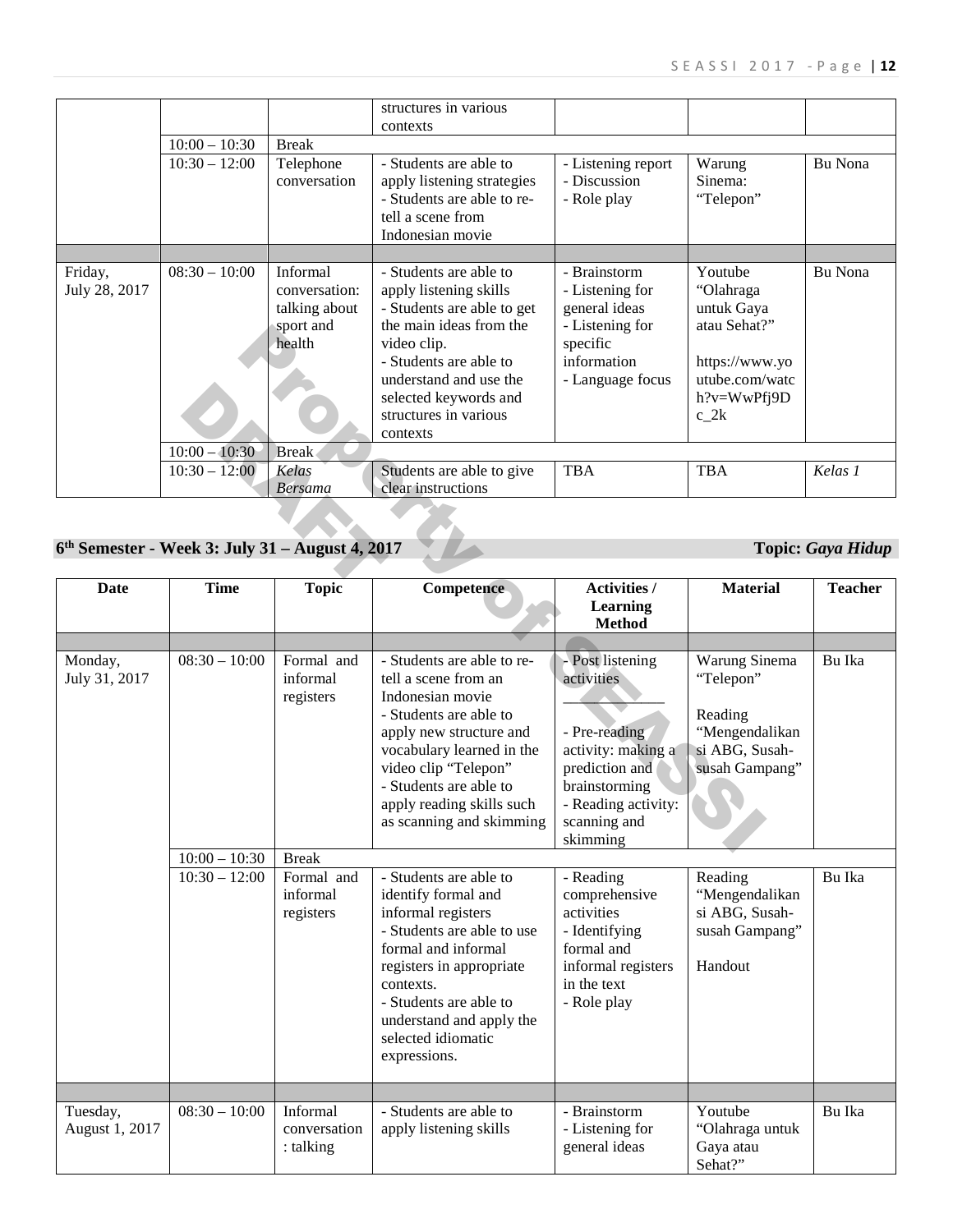|                                            |                 | about sport<br>and health | - Students are able to get<br>the main ideas from the<br>video clip.<br>- Students are able to<br>understand and apply the<br>selected idiomatic<br>expressions.                                                                                                                                                                                            | - Listening for<br>specific<br>information<br>- Language focus                                                                                              | https://www.yout<br>ube.com/watch?<br>v=WwPfj9Dc_2<br>k<br>Handout                         |        |
|--------------------------------------------|-----------------|---------------------------|-------------------------------------------------------------------------------------------------------------------------------------------------------------------------------------------------------------------------------------------------------------------------------------------------------------------------------------------------------------|-------------------------------------------------------------------------------------------------------------------------------------------------------------|--------------------------------------------------------------------------------------------|--------|
|                                            | $10:00 - 10:30$ | <b>Break</b>              |                                                                                                                                                                                                                                                                                                                                                             |                                                                                                                                                             |                                                                                            |        |
| PR: Warung<br>Sinema:<br>"Peluk<br>Gengsi" | $10:30 - 12:00$ | Gengsi                    | Students are able to apply<br>reading skills such as<br>scanning and skimming                                                                                                                                                                                                                                                                               | - Pre-reading<br>activity: making a<br>prediction and<br>brainstorming<br>- Reading activity:<br>scanning and<br>skimming                                   | Reading: "Sok<br>Gengsi"                                                                   | Bu Ika |
|                                            |                 |                           |                                                                                                                                                                                                                                                                                                                                                             |                                                                                                                                                             |                                                                                            |        |
| Wednesday,<br>August 2, 2017               | $08:30 - 10:00$ | Gengsi                    | - Students are able to<br>summarize the text.<br>- Students are able to<br>explain the concept of<br>gengsi.<br>- Students are able to<br>understand and use the<br>selected keywords and<br>structures in various<br>contexts.<br>- Students are able to<br>understand and apply the<br>selected idiomatic<br>expressions.                                 | - Short reading<br>report<br>- Controlled<br>exercises<br>- Role play/<br>language game                                                                     | Reading: "Sok<br>Gengsi"                                                                   | Bu Ika |
|                                            | $10:00 - 10:30$ | <b>Break</b>              |                                                                                                                                                                                                                                                                                                                                                             |                                                                                                                                                             |                                                                                            |        |
|                                            | $10:30 - 12:00$ | Peluk<br>Gengsi           | - Students are able to re-<br>tell a scene from an<br>Indonesian movie<br>- Students are able to<br>apply new structure and<br>vocabulary learned in the<br>video clip "Peluk Gengsi"<br>- Students are able to<br>apply reading skills such<br>as scanning and skimming<br>- Students are able to<br>apply reading skills such<br>as scanning and skimming | - Post listening<br>activities<br>- Pre-reading<br>activity: making a<br>prediction and<br>brainstorming<br>- Reading activity:<br>scanning and<br>skimming | Warung Sinema<br>"Peluk Gengsi"<br>Bacaan<br>"Dangdut dan<br>Sepakbola yang<br>Menyatukan" | Bu Ika |
|                                            |                 |                           |                                                                                                                                                                                                                                                                                                                                                             |                                                                                                                                                             |                                                                                            |        |
| Thursday,<br>August 3, 2017                | $08:30 - 10:00$ | Dangdut and<br>Soccer     | - Students are able to<br>summarize the text.<br>- Students are able to<br>understand and use the<br>selected keywords and<br>structures in various<br>contexts.<br>- Students are able to<br>understand and apply the                                                                                                                                      | - Short reading<br>report<br>- Controlled<br>exercises<br>- Role play/<br>language game                                                                     | Bacaan<br>"Dangdut dan<br>Sepakbola yang<br>Menyatukan"<br>Handout                         | Bu Ika |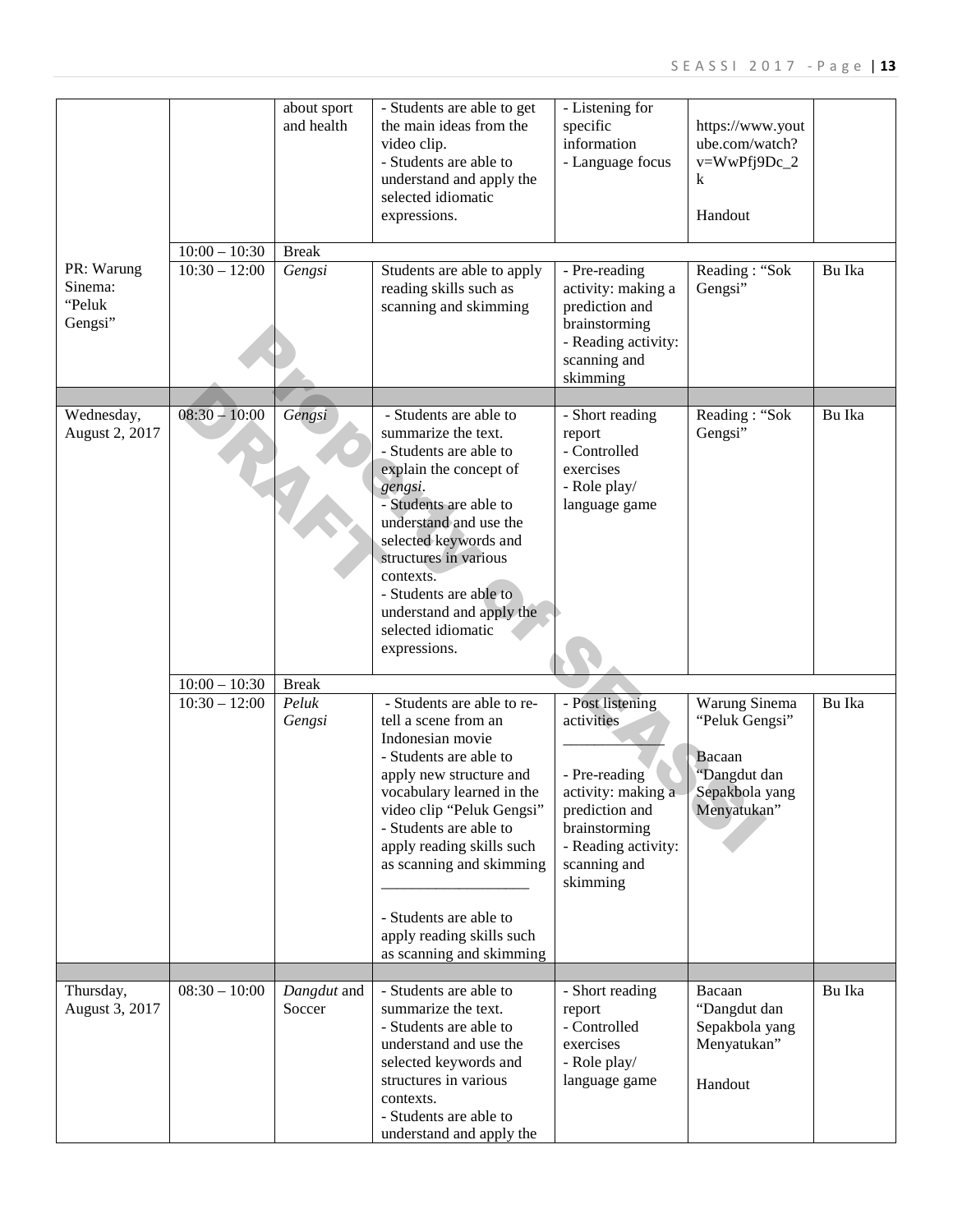| Date                      | <b>Time</b>     | <b>Topic</b>                                     | Competence                                                                                                                                                                                                                                                                                            | <b>Activities</b> /<br><b>Learning</b><br><b>Method</b>                   | <b>Material</b>                                                   | <b>Teacher</b> |
|---------------------------|-----------------|--------------------------------------------------|-------------------------------------------------------------------------------------------------------------------------------------------------------------------------------------------------------------------------------------------------------------------------------------------------------|---------------------------------------------------------------------------|-------------------------------------------------------------------|----------------|
|                           |                 |                                                  |                                                                                                                                                                                                                                                                                                       |                                                                           |                                                                   |                |
| Monday,<br>August 7, 2017 | $08:30 - 10:00$ | Literal<br>meaning and<br>figurative<br>language | - Students are able to<br>identify literal meaning in<br>the text<br>- Students are able to<br>identify the figurative<br>language in the text<br>- Students are able to use<br>the selected figurative<br>language in appropriate<br>contexts.<br>- Students are able to<br>understand and apply the | - Pre listening<br>activities<br>- Short lecture<br>- Group<br>discussion | - Handout<br>- Reading<br>"Peribahasa<br>Terpopuler<br>Indonesia" | Bu Amelia      |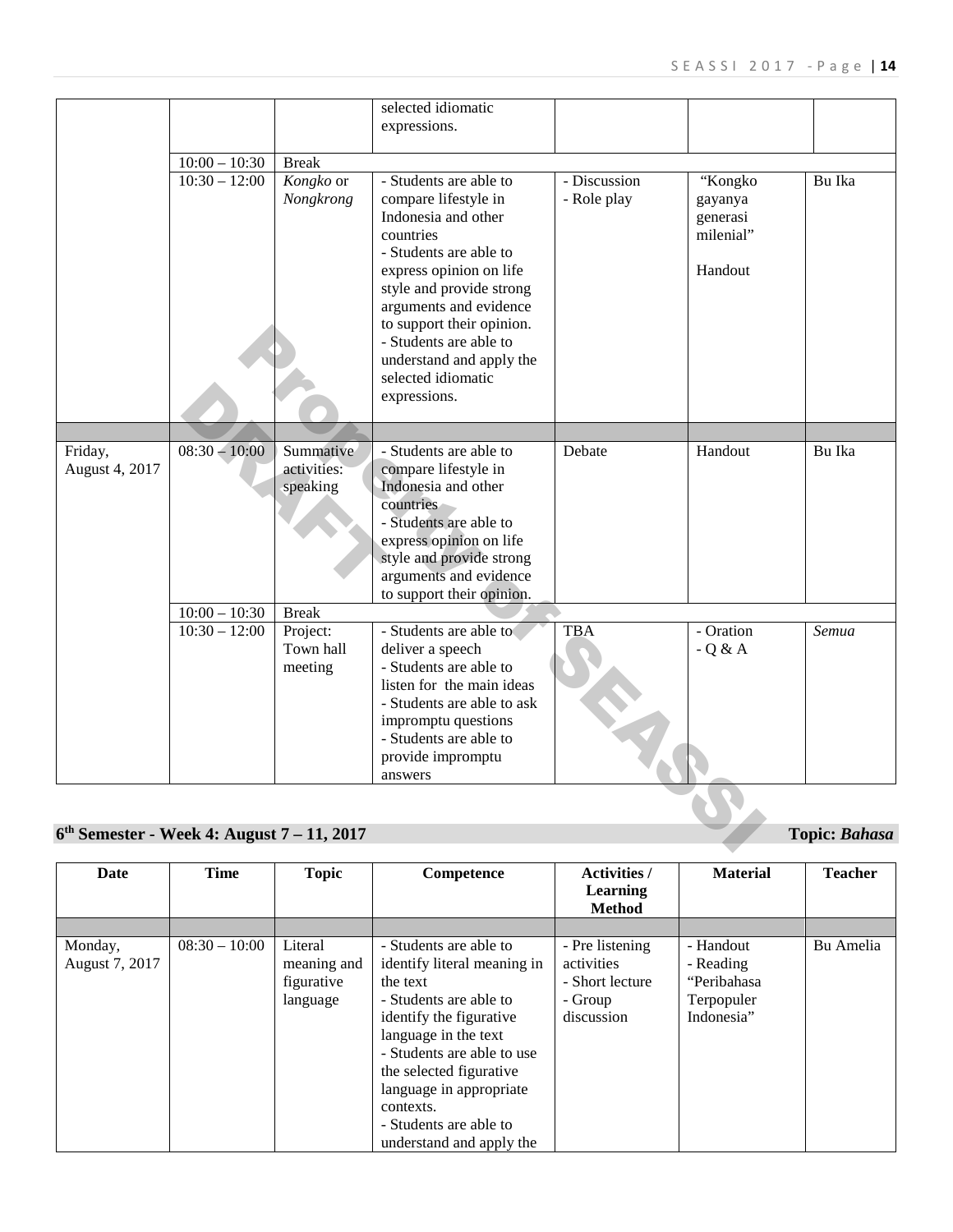|                              |                            |                                                  | selected idiomatic<br>expressions.                                                                                                                                                                                                                                                                    |                                                                                                                   |                                                                   |           |
|------------------------------|----------------------------|--------------------------------------------------|-------------------------------------------------------------------------------------------------------------------------------------------------------------------------------------------------------------------------------------------------------------------------------------------------------|-------------------------------------------------------------------------------------------------------------------|-------------------------------------------------------------------|-----------|
|                              |                            |                                                  |                                                                                                                                                                                                                                                                                                       |                                                                                                                   |                                                                   |           |
|                              | $10:00 - 10:30$            | <b>Break</b>                                     |                                                                                                                                                                                                                                                                                                       |                                                                                                                   |                                                                   |           |
|                              | $\overline{10:30} - 12:00$ | Literal<br>meaning and<br>figurative<br>language | - Students are able to<br>identify literal meaning in<br>the text<br>- Students are able to<br>identify the figurative<br>language in the text<br>- Students are able to use<br>the selected figurative<br>language in appropriate<br>contexts.<br>- Students are able to<br>understand and apply the | - Short lecture<br>- Group<br>discussion                                                                          | - Handout<br>- Reading<br>"Peribahasa<br>Terpopuler<br>Indonesia" | Bu Amelia |
|                              |                            |                                                  | selected idiomatic<br>expressions.                                                                                                                                                                                                                                                                    |                                                                                                                   |                                                                   |           |
| Tuesday,                     | $08:30 - 10:00$            | Opinion:                                         | - Students are able to                                                                                                                                                                                                                                                                                | - Brainstorm                                                                                                      | Reading                                                           | Bu Amelia |
| August 8, 2017               |                            | Truth                                            | apply reading skills such<br>as scanning and skimming                                                                                                                                                                                                                                                 | - Reading for<br>general ideas<br>- Reading for<br>specific<br>information<br>- Language<br>focus                 | "Kebenaran"                                                       |           |
|                              | $10:00 - 10:30$            | <b>Break</b>                                     |                                                                                                                                                                                                                                                                                                       |                                                                                                                   |                                                                   |           |
|                              | $10:30 - 12:00$            | Opinion:<br>Truth                                | - Students are able to<br>summarize the text.<br>- Students are able to<br>explain the concept of<br>truth from the text<br>- Students are able to<br>understand and use the<br>selected keywords and<br>structures in various<br>contexts.                                                           | - Oral<br>presentation<br>- Group<br>discussion<br>- Debate                                                       | Reading<br>"Kebenaran"                                            | Bu Amelia |
|                              |                            |                                                  |                                                                                                                                                                                                                                                                                                       |                                                                                                                   |                                                                   |           |
| Wednesday,<br>August 9, 2017 | $08:30 - 10:00$            | Opinion:<br>Deparpolisa<br>si                    | - Students are able to<br>apply reading skills such<br>as scanning and skimming                                                                                                                                                                                                                       | - Brainstorm<br>- Reading for<br>general ideas<br>- Reading for<br>specific<br>information<br>- Language<br>focus | Reading<br>"Deparpolisasi"                                        | Bu Amelia |
|                              | $10:00 - 10:30$            | <b>Break</b>                                     |                                                                                                                                                                                                                                                                                                       |                                                                                                                   |                                                                   |           |
|                              | $10:30 - 12:00$            | Opinion:<br>Deparpolisa<br>si                    | - Students are able to<br>summarize the text.<br>- Students are able to<br>explain the transformation<br>in language from the text<br>- Students are able to<br>understand and use the<br>selected keywords and<br>structures in various<br>contexts.                                                 | - Oral<br>presentation<br>- Group<br>discussion<br>- Debate                                                       | Reading<br>"Deparpolisasi"                                        | Bu Amelia |